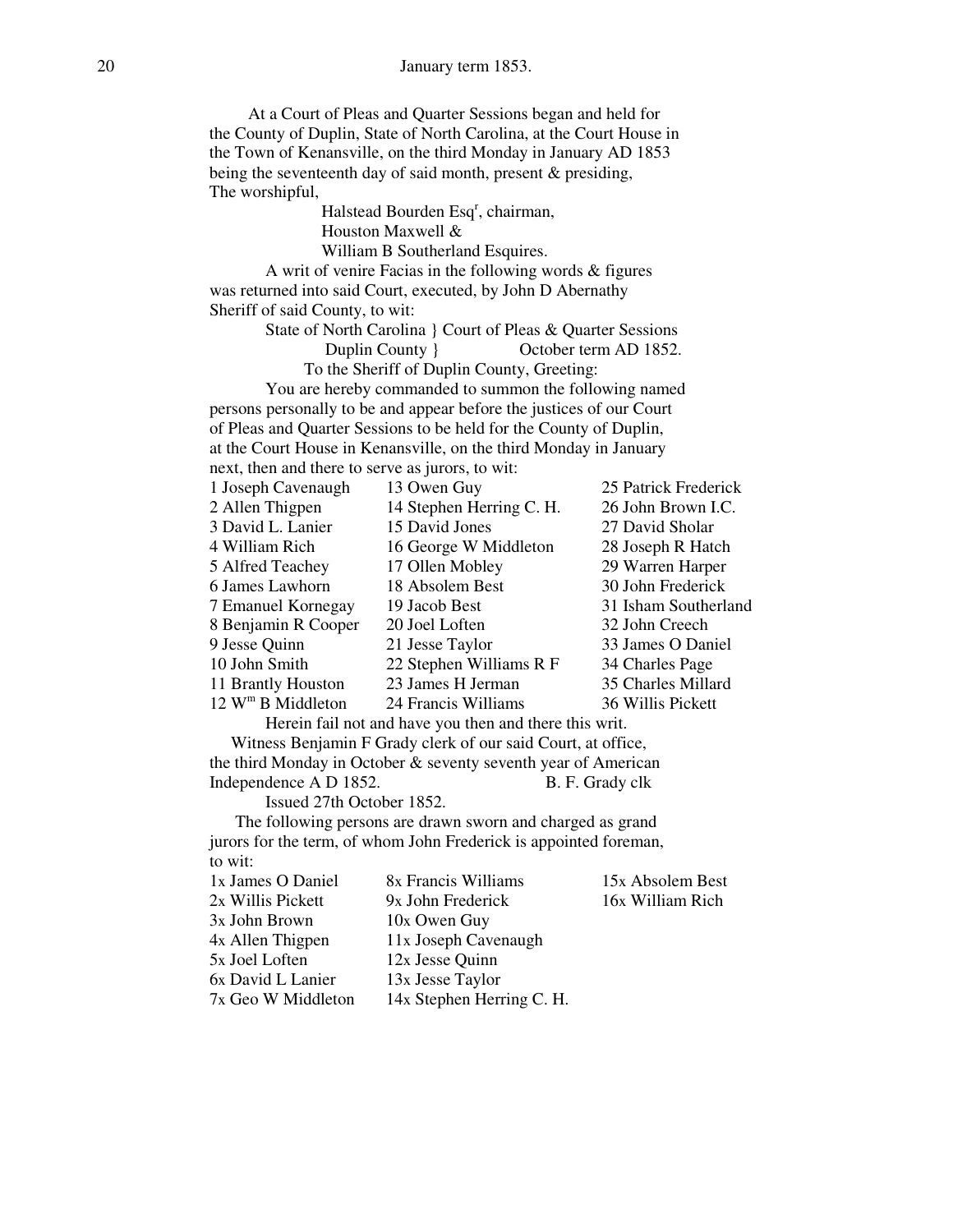|                                                                                                      | Thomas Lanier a constable of said County is sworn to attend<br>upon the grand jury.   |  |                                                                 |
|------------------------------------------------------------------------------------------------------|---------------------------------------------------------------------------------------|--|-----------------------------------------------------------------|
|                                                                                                      |                                                                                       |  |                                                                 |
|                                                                                                      | The following persons are allotted as petit jurors for the term,                      |  |                                                                 |
|                                                                                                      | to wit: 1x Stephen Williams<br>9x Brantly Houston                                     |  |                                                                 |
|                                                                                                      | 10x David Jones<br>2x Charles Page                                                    |  |                                                                 |
|                                                                                                      | $11x$ W <sup>m</sup> B Middleton<br>3x Charles Millard                                |  |                                                                 |
|                                                                                                      | 4x Patrick Frederick<br>12x John Smith                                                |  |                                                                 |
|                                                                                                      | 5x Joseph R Hatch<br>13x Jacob Best                                                   |  |                                                                 |
|                                                                                                      | 14x Ollen Mobley<br>6x Alfred Teachey                                                 |  |                                                                 |
|                                                                                                      | 7x James Lawhorn<br>$15x$ Benj <sup>n</sup> R Cooper                                  |  |                                                                 |
|                                                                                                      | 8x John Creech                                                                        |  |                                                                 |
|                                                                                                      | State                                                                                 |  |                                                                 |
|                                                                                                      | } A. B. Cornelius M°Millan, Gabriel Boney, &                                          |  |                                                                 |
|                                                                                                      | <b>VS</b>                                                                             |  |                                                                 |
|                                                                                                      | George W Croom } Nancy Teachey summoned as witnesses in this case,                    |  |                                                                 |
|                                                                                                      | failing to appear, after proclamation made, on motion judgment nisi ag-               |  |                                                                 |
|                                                                                                      | ainst each and every of them. x                                                       |  |                                                                 |
|                                                                                                      | <b>State</b>                                                                          |  |                                                                 |
|                                                                                                      | } A. B. Plea: not guilty.<br><b>VS</b>                                                |  |                                                                 |
|                                                                                                      | The first twelve of the above jury sworn<br><b>Burwell Whitehead</b><br>$\mathcal{L}$ |  |                                                                 |
|                                                                                                      | and empannelled and find the defendant guilty as charged in the                       |  |                                                                 |
|                                                                                                      | bill of indictment; The defendant is fined one Dollar by the Court.                   |  |                                                                 |
|                                                                                                      | <b>State</b>                                                                          |  |                                                                 |
|                                                                                                      | A. B. The defendant submits and is fined<br><b>VS</b>                                 |  |                                                                 |
|                                                                                                      | James B Rhodes<br>} one dollar.                                                       |  |                                                                 |
|                                                                                                      |                                                                                       |  |                                                                 |
|                                                                                                      | <b>State</b>                                                                          |  |                                                                 |
|                                                                                                      | } A. B. Plea: not guilty.<br><b>VS</b>                                                |  |                                                                 |
|                                                                                                      | } Jury sworn & empanelled, juror withdrawn, mis-<br>Jesse Gibson                      |  |                                                                 |
|                                                                                                      | trial.                                                                                |  |                                                                 |
|                                                                                                      | <b>State</b>                                                                          |  |                                                                 |
| } Affray. Plea: not guilty.<br><b>VS</b><br>} Jury sworn & empanelled who find the<br>Jesse J Taylor |                                                                                       |  |                                                                 |
|                                                                                                      |                                                                                       |  | defendant guilty, defendant is fined two dollars & fifty cents. |
|                                                                                                      | <b>State</b>                                                                          |  |                                                                 |
|                                                                                                      | A. B. The defendant submits and is fined<br><b>VS</b>                                 |  |                                                                 |
|                                                                                                      | Samuel Shuffield } two dollars & fifty cents.                                         |  |                                                                 |
|                                                                                                      |                                                                                       |  |                                                                 |
|                                                                                                      | Tuesday Morning Court met according to adjournment.                                   |  |                                                                 |
|                                                                                                      | <b>State</b>                                                                          |  |                                                                 |
|                                                                                                      | A. B. Plea not guilty.<br><b>VS</b>                                                   |  |                                                                 |
|                                                                                                      | Archibald Knox senr<br>I Jury empannelled $&$ find the defendant                      |  |                                                                 |
| not guilty.                                                                                          |                                                                                       |  |                                                                 |
|                                                                                                      | Grand jury discharged for the term                                                    |  |                                                                 |
| <b>Justices</b>                                                                                      | It appearing to the satisfaction of the Court that Needham B Whitfield,               |  |                                                                 |
|                                                                                                      | James B Monk, Bryan Southerland, William J Kornegay & Blaney Williams have            |  |                                                                 |
|                                                                                                      |                                                                                       |  |                                                                 |

have been duly commissioned as justices of the peace for the County of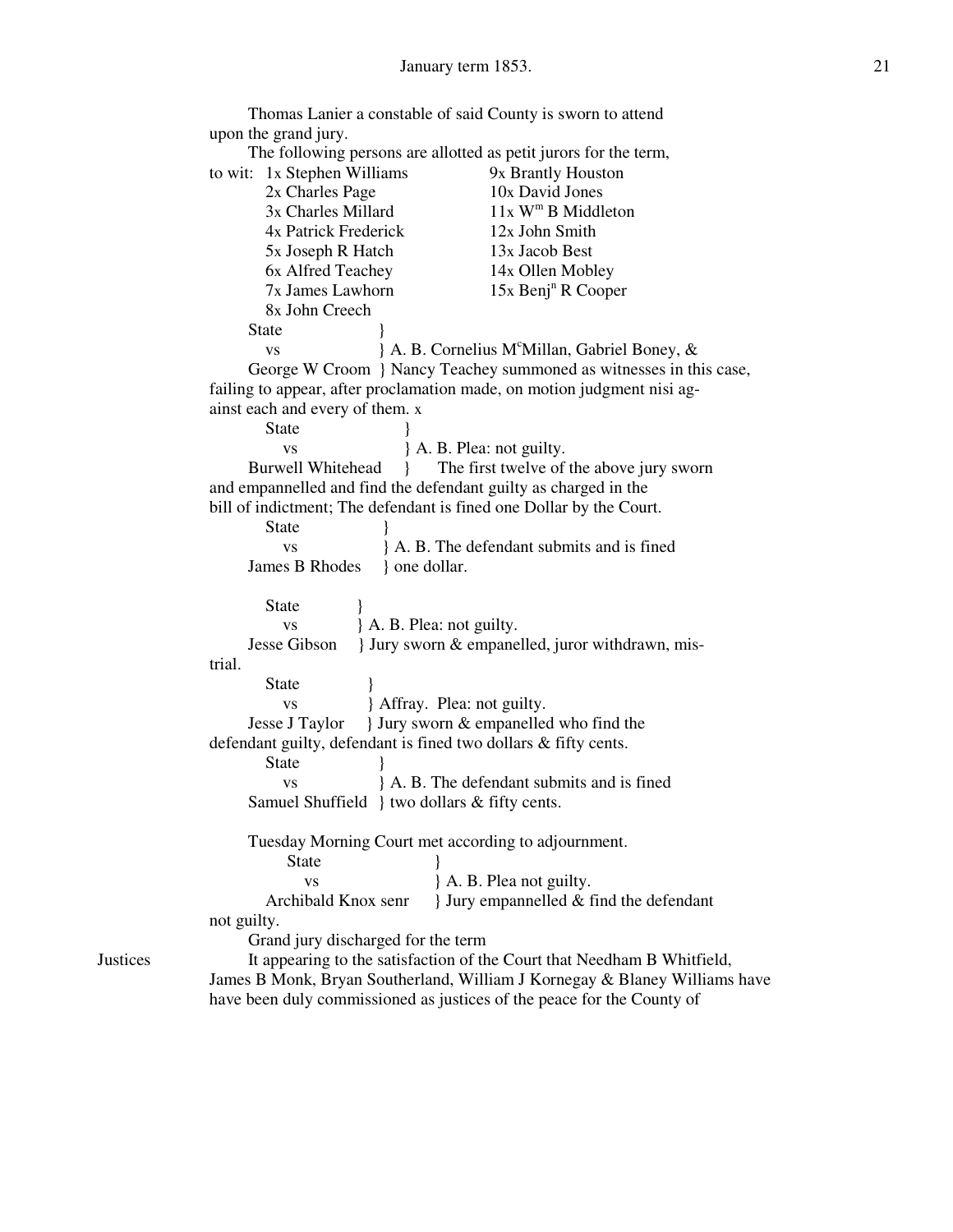| 22                | January term 1853.                                                                                                                       |  |  |
|-------------------|------------------------------------------------------------------------------------------------------------------------------------------|--|--|
|                   | Duplin; Whereupon they appear in open Court and the oaths of<br>office required by law are administered to them.                         |  |  |
| Retail            | Ordered that License to retail spiritous liquors by the small<br>measure be granted to Eppy Peterson for one year at Goshen Grove.       |  |  |
| Com <sup>rs</sup> | Ordered that Nathan Murray, Thomas Lanier and                                                                                            |  |  |
|                   | Gibson Sloan be a committee to audit $\&$ settle the accounts of<br>Benjamin Lanier administrator of Charlotte Lanier dec <sup>d</sup> & |  |  |
|                   | make report to the next term of this Court. x                                                                                            |  |  |
| Com <sup>rs</sup> | Ordered that Isaac B Kelly, John J Whitehead & Halstead                                                                                  |  |  |
|                   | Bourden be appointed a committee to audit & report the acco-<br>unts of John C Winders administrator of Henry Winders dec'd &            |  |  |
|                   | report to next Court x                                                                                                                   |  |  |
| Allo              | Ordered that Blaney Williams be allowed ninety six cents                                                                                 |  |  |
|                   | for attendance as witness before the grand jury x                                                                                        |  |  |
| Com <sup>rs</sup> | Ordered that James W Blount, Luther R Loften and                                                                                         |  |  |
|                   | John Frederick be a committee to audit $\&$ settle the accounts                                                                          |  |  |
|                   | of Elva Newton administrator upon the estate of William New-<br>ton $&$ report to next court. $x$                                        |  |  |
| Com <sup>rs</sup> | Ordered that Thomas J Kennean, Samuel Gavin &                                                                                            |  |  |
|                   | Joshua Ezzell be a committee to audit and settle the                                                                                     |  |  |
|                   | accounts of Henry Best Executor of Henry Best deceased                                                                                   |  |  |
|                   | $\&$ make report to this term of of [sic] this Court x                                                                                   |  |  |
| Allo.             | Ordered that David J Middleton as the administrator                                                                                      |  |  |
|                   | of Henry Moore be allowed for his commissions five per cent                                                                              |  |  |
|                   | on the amount of his receipts, and a like sum on the amount                                                                              |  |  |
|                   | of his disbursements as administrator aforesaid.                                                                                         |  |  |
| Com <sup>rs</sup> | Ordered that Stephen M Grady, James H Jerman and                                                                                         |  |  |
|                   | Alexander O Grady be appointed a committee to audit & settle                                                                             |  |  |
|                   | the accounts of Calvin Williams administrator of Laney Williams                                                                          |  |  |
|                   | and also the accounts of Calvin Williams administrator of W <sup>m</sup>                                                                 |  |  |
| Retail            | Williams dec <sup>d</sup> and report to next Court. x<br>Ordered that W <sup>m</sup> D Bradshaw be allowed License to                    |  |  |
|                   | retail spiritous Liquors by the small measure for one year at                                                                            |  |  |
|                   | the 41 mile post on the Wilmington & Raleigh Rail Road. x                                                                                |  |  |
| Allo.             | Isaac James Executor of John Batchelor having pro-                                                                                       |  |  |
|                   | duced in open Court his account current with said estate & the                                                                           |  |  |
|                   | same having been examined by us, it is ordered by the Court that                                                                         |  |  |
|                   | he be allowed commissions at the rate of five per cent upon receipts                                                                     |  |  |
|                   | and expenditures, amounting to ten 50/100 Dollars                                                                                        |  |  |
| Com <sup>rs</sup> | Ordered that Stephen M Grady, Warren Harper and                                                                                          |  |  |
|                   | George Smith be appointed a committee to audit $\&$ settle the accounts                                                                  |  |  |
|                   | of James H Jerman & Seth Davis administrators with the will                                                                              |  |  |
|                   | annexed of Hephzibah Tutle dec'd, and it is further ordered                                                                              |  |  |
|                   | that said adm <sup>rs</sup> be allowed five per cent on their receipts $\&$<br>disbursements. x                                          |  |  |
|                   |                                                                                                                                          |  |  |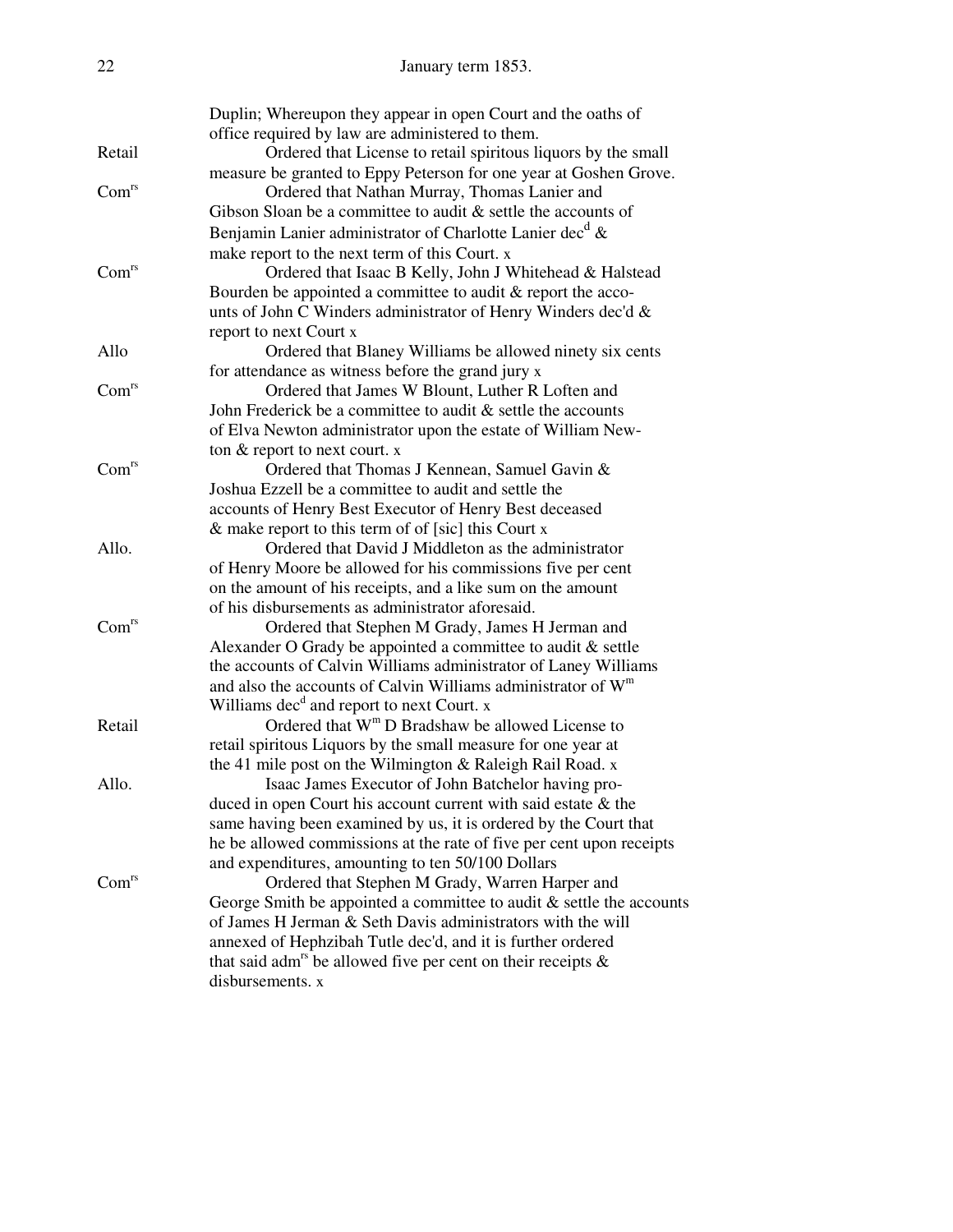#### January term 1853. 23

|                  | G'd'n                                                                                                               | Ordered that John J Whitehead be appointed guardian                                                                                              |  |
|------------------|---------------------------------------------------------------------------------------------------------------------|--------------------------------------------------------------------------------------------------------------------------------------------------|--|
|                  |                                                                                                                     | of Abram Southerland and James Southerland upon his enter-                                                                                       |  |
|                  |                                                                                                                     | ing into bond of three thousand dollars with Burwell Whitehead &                                                                                 |  |
|                  |                                                                                                                     | Jesse B Southerland as sureties, which is done, bond filed.                                                                                      |  |
|                  | Adm <sup>r</sup>                                                                                                    | Ordered that administration upon the estate of Nancy Houston                                                                                     |  |
|                  |                                                                                                                     | deceased be granted to Alfred Houston upon his entering into bond of                                                                             |  |
|                  |                                                                                                                     | five thousand dollars with Calvin J Houston and George E Houston                                                                                 |  |
|                  |                                                                                                                     | as sureties, bond filed.                                                                                                                         |  |
|                  | G'd'n                                                                                                               | Ordered that Blaney Williams be appointed the guardian                                                                                           |  |
|                  |                                                                                                                     | of Branch Williams upon his entering into bond in the sum of two                                                                                 |  |
|                  |                                                                                                                     | thousand dollars with George Smith & John Smith as sureties, bond filed.                                                                         |  |
| Adm <sup>r</sup> |                                                                                                                     |                                                                                                                                                  |  |
|                  |                                                                                                                     | Ordered that Richard L Wooten be appointed administrator                                                                                         |  |
|                  |                                                                                                                     | of all and singular the goods and chattels rights & credits of John                                                                              |  |
|                  |                                                                                                                     | Holmes upon his entering into bond in the sum of five hundred dol-                                                                               |  |
|                  |                                                                                                                     | lars with Elisha Pipkin & Grady Outlaw as sureties - bond filed.                                                                                 |  |
|                  | G'd'n                                                                                                               | Ordered that Patrick Murphy of Sampson County                                                                                                    |  |
|                  |                                                                                                                     | be appointed guardian of Richard James Register minor of Levi                                                                                    |  |
|                  |                                                                                                                     | Register deceased upon his entering into bond in the sum of three                                                                                |  |
|                  |                                                                                                                     | hundred dollars - approved, bond filed.                                                                                                          |  |
|                  | Indenture                                                                                                           | Ordered that Snoden Pearce aged eleven years be bound to                                                                                         |  |
|                  |                                                                                                                     | Marshall Hunter until he arrives at the age of twenty one years.                                                                                 |  |
|                  | Writ of                                                                                                             | Ordered that a writ of possession issue to the Sheriff to put                                                                                    |  |
|                  | possession                                                                                                          | Nancy Turner in the possession of the lands which she recovered of                                                                               |  |
|                  |                                                                                                                     | William W Turner by a judgment of this Court at July term 1851 -                                                                                 |  |
|                  |                                                                                                                     | Appearance term of said Court - Which said lands are more                                                                                        |  |
|                  |                                                                                                                     | particularly set forth in declaration there filed. x                                                                                             |  |
|                  | <b>Taxes</b>                                                                                                        | A majority of the justices of the County of Duplin                                                                                               |  |
|                  |                                                                                                                     | being present, the following taxes are assessed, to wit:                                                                                         |  |
|                  |                                                                                                                     | For contingent charges, 9 cts on the $$100$ worth real estate & 27 cts on poll                                                                   |  |
|                  |                                                                                                                     | 11<br>8<br>24<br>Parish<br>Do                                                                                                                    |  |
|                  |                                                                                                                     | $\ u\ =\ u\ =\ u\ $<br>$\pmb{\mathsf{H}}$<br>Ħ<br>$\mathbf{H}$<br>$\mathbf{H}$<br>18<br>$\mathbf{H}$<br>$^{\prime\prime}$<br>Common Schools 6    |  |
|                  |                                                                                                                     | $\pmb{\mathsf{H}}$<br>$\mathbf{H}$<br>$\pmb{\mathsf{H}}$<br>$\pmb{\mathsf{H}}$<br>36<br>$\mathbf{H}$<br>11<br>"<br>"<br>" Public Buildings<br>12 |  |
|                  |                                                                                                                     |                                                                                                                                                  |  |
|                  | Clerk                                                                                                               | Benjamin F Grady the clerk of this Court, comes into                                                                                             |  |
|                  |                                                                                                                     | Court and renews his bonds as clerk aforesaid with James H Jerman                                                                                |  |
|                  |                                                                                                                     | and Stephen M Grady as sureties to the same, which is approved.                                                                                  |  |
|                  | Special                                                                                                             | The following justices are elected as members of the                                                                                             |  |
|                  | Court                                                                                                               | Special Court for the term of twelve months, to wit: Halstead                                                                                    |  |
|                  | Bourden, William B Southerland, Houston Maxwell, Daniel<br>Bourden & Gibson Carr Esquires, of whom Halstead Bourden |                                                                                                                                                  |  |
|                  |                                                                                                                     |                                                                                                                                                  |  |
|                  |                                                                                                                     | $\text{Esq}^r$ is appointed chairman.                                                                                                            |  |
|                  | Pension                                                                                                             | It is ordered by the Court to be certified that it appears from                                                                                  |  |
|                  | Certificate                                                                                                         | satisfactory evidence that Stephen Williams who served in the Rev=                                                                               |  |
|                  | olutionary War died on the 19th day of January AD 1841, and                                                         |                                                                                                                                                  |  |
|                  | left at his death his widow Bidianna Williams and the follow-                                                       |                                                                                                                                                  |  |
|                  |                                                                                                                     | ing children, Bidianna Johnson, Anna Wilson, Elizabeth Williams,                                                                                 |  |
|                  |                                                                                                                     | Phebe Williams, Zilpha Williams and Mary Williams, wife of Stephen                                                                               |  |
|                  |                                                                                                                     |                                                                                                                                                  |  |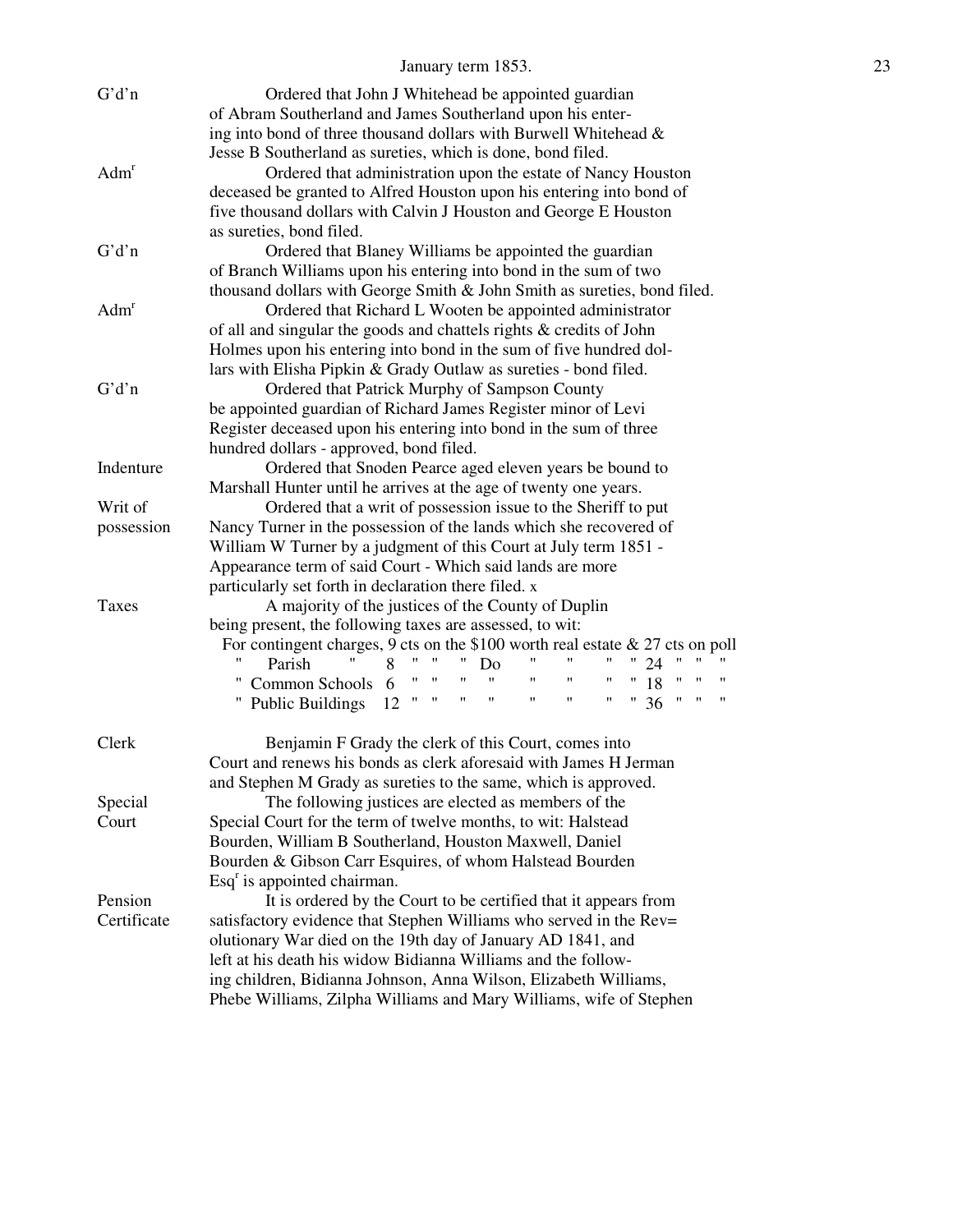#### 24 January term 1853.

|         | Williams jnr surviving him; it is ordered also to be certified<br>that Stephen Williams jnr is the Executor of the last will $\&$ |
|---------|-----------------------------------------------------------------------------------------------------------------------------------|
|         | testament of Stephen Williams dec'd duly commissioned & qualified                                                                 |
|         | according to law, and that Mary Williams the daughter of Stephen                                                                  |
|         |                                                                                                                                   |
|         | Williams dec'd has died since her father Stephen Williams dec'd                                                                   |
|         | and left one child George W Williams now a man of the full                                                                        |
|         | age of twenty one years surviving her; It is also ordered to be cer-                                                              |
|         | tified that the said Bidianna Williams widow of Stephen                                                                           |
|         | Williams dec'd remained his widow to the time of her death                                                                        |
|         | and that she died on the seventh day of October AD 1852 $\&$                                                                      |
|         | left the following children, Bidianna Johnson, Ann Wilson                                                                         |
|         | Elizabeth Williams, Phebe Williams & Zilpha Williams living at her                                                                |
|         | death, and that Stephen Williams jnr is the administrator                                                                         |
|         | of said Bidianna Williams, duly commissioned & qualified ac-                                                                      |
|         | cording to law.                                                                                                                   |
| Allo.   | Ordered that $_{x}$ Amos Quinn $\&$ $_{x}$ Jonas Edwards be al-                                                                   |
|         | lowed the sum of four dollars each, and that $_{x}$ Daniel J                                                                      |
|         | Brinson be allowed the sum of three dollars for services as                                                                       |
|         | patrol in Limestone district for 1851. x                                                                                          |
| Retail  | Ordered that Claiborn J Oates be allowed                                                                                          |
|         | License to retail spiritous Liquors by the small measure                                                                          |
|         | for one year at Warsaw. x                                                                                                         |
| Retail  | Ordered that L R Bourden &co be allowed                                                                                           |
|         | License to retail spiritous Liquors by the small measure                                                                          |
|         | for one year at Warsaw. x                                                                                                         |
| Allo.   | Ordered that $_{x}$ Jonas Smith $_{x}$ Owen Stroud &                                                                              |
|         | $_{x}$ Jesse Tindal be allowed two dollars each for their services                                                                |
|         | as patrol in Albertson's district for 1852.                                                                                       |
| Deed    | Ordered that John D Abernathy the present Sheriff                                                                                 |
| by Shff | execute a deed to John Chambers for one hundred $\&$ ninety six                                                                   |
|         | acres land & twenty three Town lots in Sarecta sold as the property                                                               |
|         | of Abram Kornegay for the taxes due thereon for the years                                                                         |
|         | 1848 & 1849, which said lands & lots were sold by Edward                                                                          |
|         | E Hussey dec <sup>d</sup> , late Sheriff of Duplin County & bid off by                                                            |
|         | Blaney Williams, who has transferred his bid of said John                                                                         |
|         | Chambers. x                                                                                                                       |
| Allo    | Ordered that Jesse Swinson be exempt from                                                                                         |
|         | paying a double tax for the year 1851 on the lands formerly                                                                       |
|         | owned by Theophilus Barfield. x                                                                                                   |
| Retail  | Ordered that Thomas E Shepard be allowed License                                                                                  |
|         | to retail spitious Liquors by the small measure for one year                                                                      |
|         | at Stricklands Depot. x                                                                                                           |
| Retail  | Ordered that Patrick Merritt be allowed License                                                                                   |
|         | to retail spiritous Liquors by the small measure for one year                                                                     |
|         | in the Town of Kenansville. x                                                                                                     |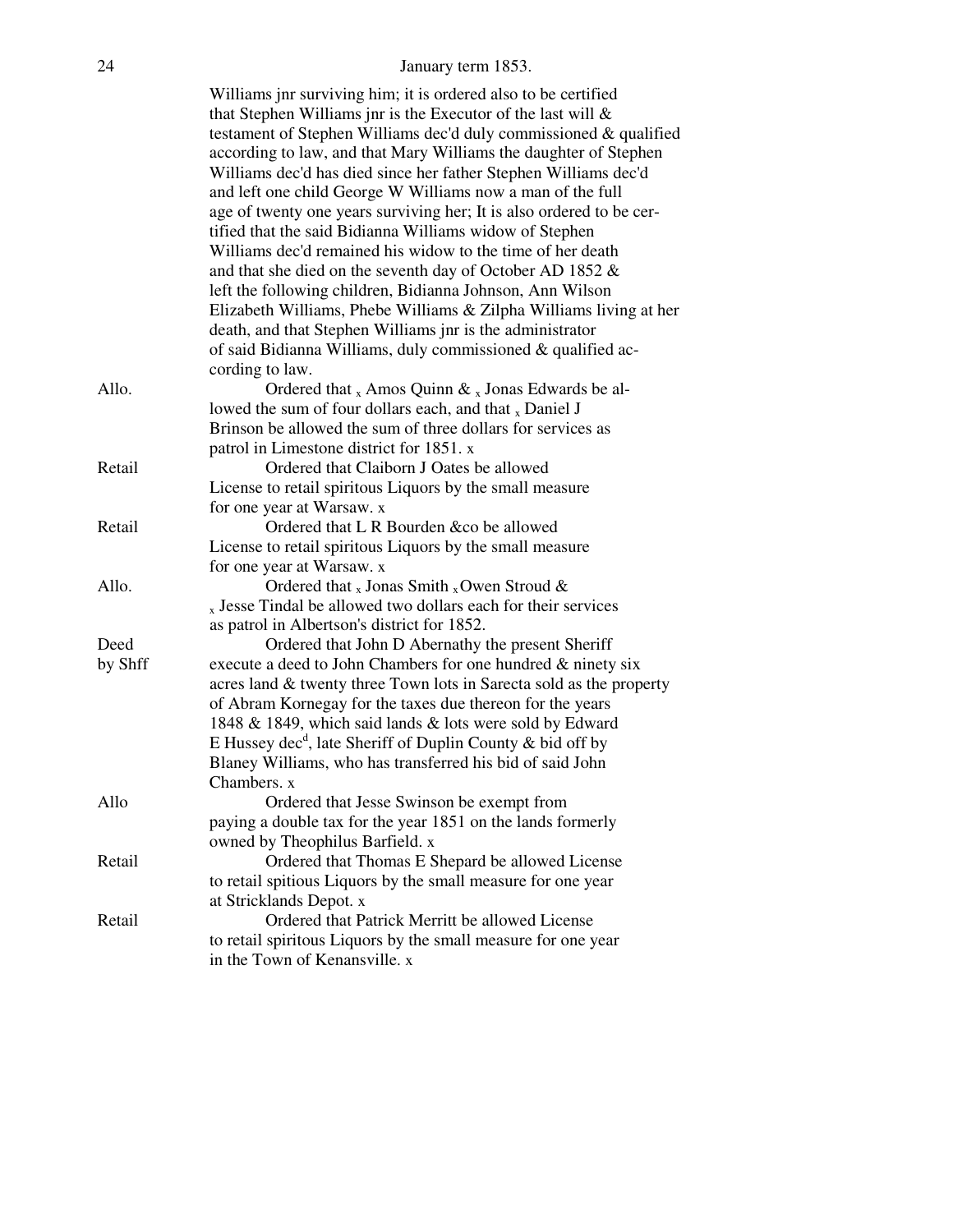| Patrol<br>committee | Ordered that the present patrol committee be continued                                          |  |
|---------------------|-------------------------------------------------------------------------------------------------|--|
| Deed                | in office for one year.                                                                         |  |
|                     | Ordered that John D Abernathy Sheriff of Duplin County,                                         |  |
| by Shff             | make a deed to John B Hussey for the Lot in the town of Kenans-                                 |  |
|                     | ville, Known as the Ten Pin Alley Lot, the same having been sold                                |  |
|                     | by Edward E Hussey deceased, late Sheriff of said County, by virtue                             |  |
|                     | of an executor & bid off by the said John B Hussey.                                             |  |
| Allo.               | Ordered that Alexander T Stanford, Register, be allowed                                         |  |
|                     | two -- dollars for registering a county deed & Sheriffs bonds                                   |  |
|                     | for the year $1852 x$                                                                           |  |
| Allo.               | Ordered that Haskill Jones Coroner be allowed the sum                                           |  |
|                     | of forty two $25/100$ dollars for extra services, Summoning veniries & $c^x$ .                  |  |
|                     | Henry Swinson having been duly elected a constable, comes                                       |  |
| Constable           | into court & enters into bonds with Daniel Swinson & Perry A Dobson                             |  |
|                     | & sureties; which is approved.                                                                  |  |
| Constable           | It appearing to the satisfaction of the Court that James D                                      |  |
|                     | Wilson has been duly elected a constable for Grove's district, the said                         |  |
|                     | James D Wilson comes into Court & enters into bond & required by law                            |  |
|                     | with James B Monk $& L A$ Merriman $&$ sureties, which is approved.                             |  |
| Constable           | It appearing to the satisfaction of the Court that Patrick Mer-                                 |  |
|                     | ritt has been duly elected constable for the town of Kenansville, the                           |  |
|                     | said Patrick Merritt comes into court & enters into bond as required                            |  |
|                     | by law with George Smith & Blaney Williams as sureties - approved.                              |  |
| Constable           | It appearing to the satisfaction of the Court that Joseph                                       |  |
|                     | W Outlaw has been duly elected constable, the said Joseph W                                     |  |
|                     | Outlaw comes into court $\&$ enters into bond as required by law with                           |  |
|                     | John D Pearsall & Joshua N Loften as sureties, which is approved.                               |  |
| Constable           | It appearing to the satisfaction of the Court that Francis A                                    |  |
|                     | Simmons has been duly elected constable for Albertson's district, the                           |  |
|                     | said Francis A Simmons comes into court & enters into bond as req-                              |  |
|                     | uired by law with Seth Davis & James H Jerman as sureties, which is                             |  |
|                     | approved.                                                                                       |  |
| Constable           | It appearing to the satisfaction of the Court that Benjamin Rochelle                            |  |
|                     | has been duly elected constable, the said Benjamin Rochelle comes into                          |  |
|                     | court & enters into bond as required by law with O R Floyd, Basil                               |  |
|                     | Benton & Frederick Pickett as sureties, which is approved.                                      |  |
| Indenture           | Ordered that Snoden Pearce be bound as an apprentice to                                         |  |
|                     |                                                                                                 |  |
| Indenture           | Marshall Hunter, which is done.<br>Ordered that Sarah Rouse a free girl of color be bound as an |  |
|                     | apprentice to John D Abernathy, which is done, bond filed.                                      |  |
| Indenture           | Ordered that James Merritt be bound as an apprentice to Thom-                                   |  |
|                     |                                                                                                 |  |
|                     | as J Carr, which is done, bond filed.<br>State by Sarah Eliza Gore }                            |  |
|                     |                                                                                                 |  |
|                     | <b>Bastardy.</b><br><b>VS</b><br><b>Burwell Whitehead</b>                                       |  |
|                     | The defendant comes into Court and                                                              |  |
|                     | admits that he is the father of the bastard child as charged in the                             |  |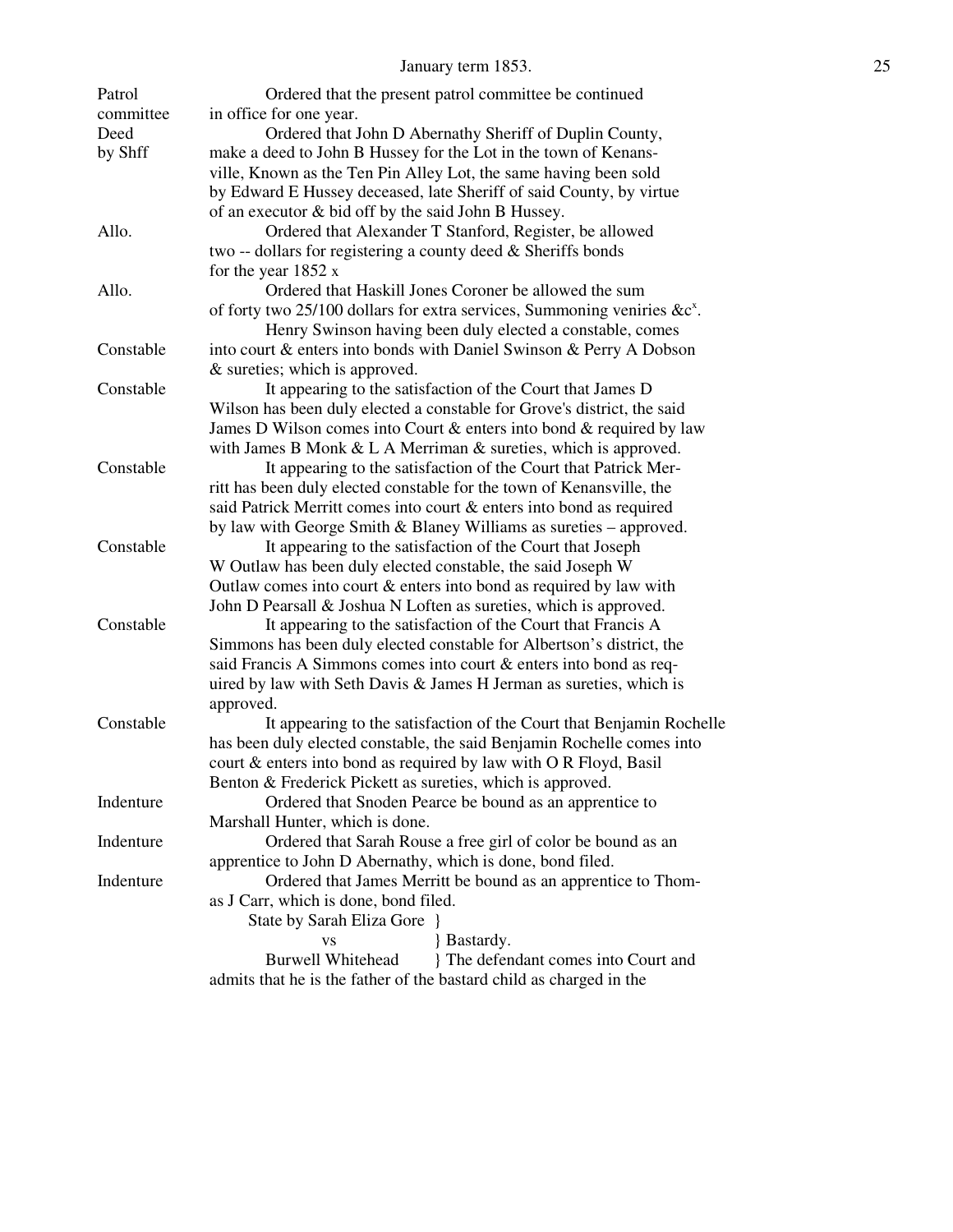#### 26 January term 1853.

 affidavit of Sarah Eliza Gore; Whereupon it is considered by the Court that the defendant enter into bond as required by law, which is done – and that he pay to the said Sarah Eliza the sum of ten dollars for the first month after the birth of said child, and twelve dollars per year for seven years thereafter, judgment accordingly.

 Wednesday Morning Court met according to adjourn ment.

| Harvey Cox                                     |                                                                     |
|------------------------------------------------|---------------------------------------------------------------------|
| <b>VS</b>                                      | Appeal. Jury charged & find all the                                 |
| Henry W Houston                                | single issues in favor of the defendant, judg-                      |
| ment accordingly.                              |                                                                     |
| James M Middleton                              |                                                                     |
| <b>VS</b>                                      | } Ca. Sa.                                                           |
| Charles C Stanland                             | { On motion the defendant is per-                                   |
|                                                | mitted to take the oath for the relief of insolvent debtors, which  |
| is administered to him, $\&$ he is discharged. |                                                                     |
| N C for Kedar Bryan                            |                                                                     |
| <b>VS</b>                                      | Bebt. Pleas: Gen'l issue with leave –                               |
| John Wilkinson                                 | Jury empanelled who find the bond                                   |
| David Reid adm <sup>r</sup>                    | } declared on to be the act & deed of the                           |
| of Hampton Sullivan                            | defendants, and that the defendants                                 |
| Thomas J Kenneair &                            | o owe the sum of four thousand                                      |
| Samuel Houston                                 | dollars & costs, judgment for the same,                             |
|                                                | to be discharged upon the payment of twenty three 73/100 dollars of |
| which sixteen 20/100 dollars is principal.     |                                                                     |
| Dog on the Demise of 1                         |                                                                     |

Doe on the Demise of  $\}$ Benjamin F Cobb }

vs } Ejectment. Plea: not guilty.

 Roe & John D Pearsall }The following jury are sworn & empanelled, to wit:  $W^m B$  Middleton, George M<sup>c</sup>Gowen, David Jones Charles Page, Patrick Frederick, John Creech, Brantly Houston, Benj<sup>n</sup> R Cooper, Jacob Best, Stephen Williams, Alfred Teachey & James Lawhorn, who find all issues in favor of the plaintiff and assess his damages at sixpence, judgment accordingly & for costs – from which judgment the defendant prays and appeal to the Superior Court which is granted, appeal bond filed with William J Kornegay  $&$  James M<sup>c</sup>Duffie as sureties.

John C Mallard  $\}$ 

vs } Petition to drain lands &c.

David Churchwell  $\{$  Upon hearing the petition filed in Lucy J Churchwell  $\downarrow$  this case, & it appearing to the satis-Martha Churchwell } faction of the Court that the defendants Julia A Churchwell } have been duly summoned to answer

 the petition, it is considered by the Court that the petition be taken pro confesso, and it is ordered by the Court that a jury consisting of David Rouse jr, Richard Chasten, John Chasten, Joseph Chasten, John D Carrell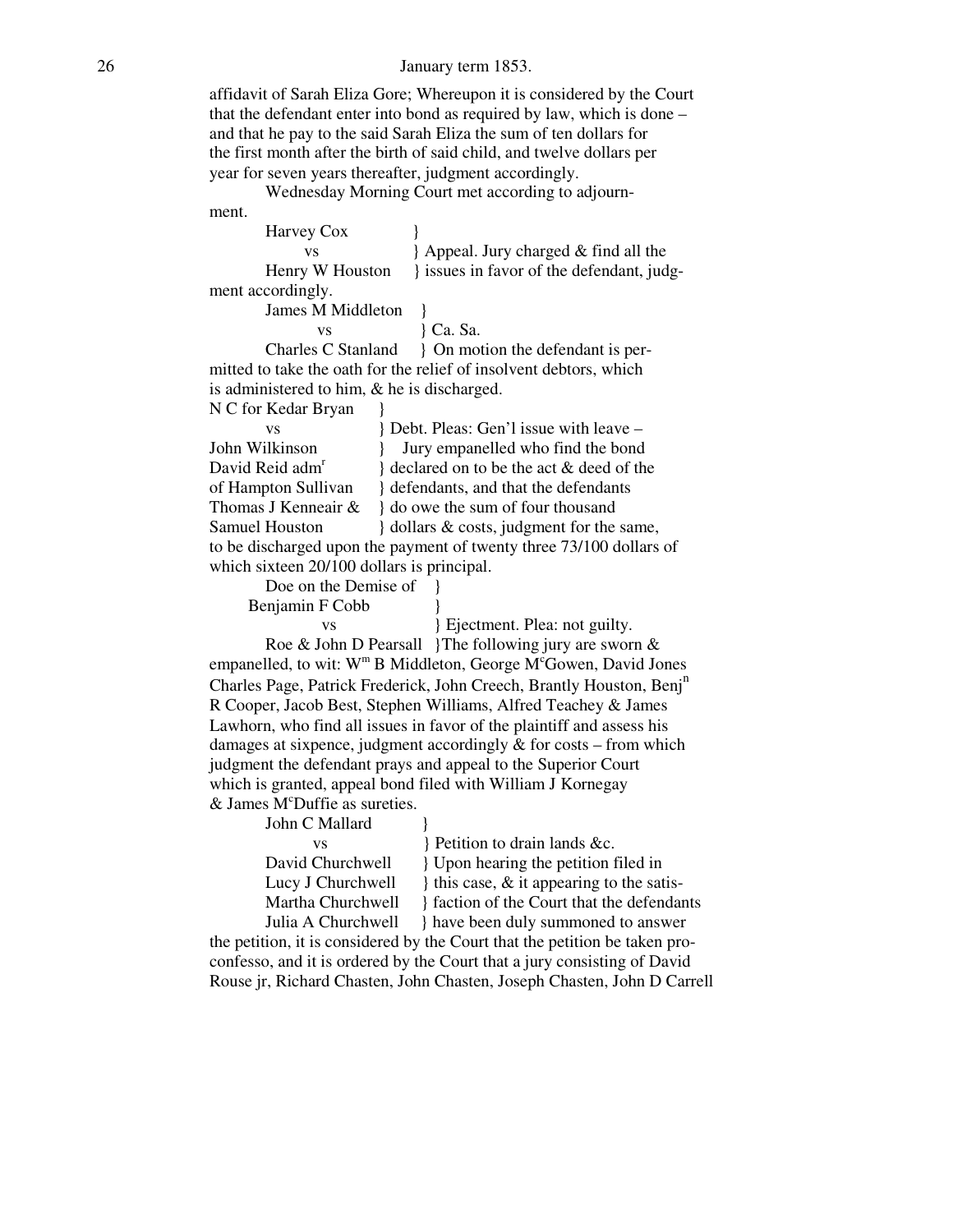William Bostick, William Strickland, Wells Bradshaw, Jacob Harrell, W<sup>m</sup> C Chesnutt, Elijah Henderson & Daniel Bostick be appointed, who shall go upon the premises described in the petition filed in this case and examine the ground so petitioned to be drained & that through which the canal or ditch shall pass, and also whether such canal or ditch shall be necessary; and further they shall direct the ditch to be cut in such manner & extent as in their opinion will most effectually secure the lands through which it passes as well as that where it terminats [sic] from inundation; and that said jury shall upon oath value and assess what damages the defendants will sustain by the cutting of the drain referred to through their lands, and that said jury make a fair return of their proceedings under this order to the next term of this court, and otherwise proceed in the premises according to the provisions of the statutes in such case made & provided.

Doe on Demise of Nancy Turner  $\{$ 

| <b>VS</b>                                                     | Ejectment. ordered that Benjamin                                      |  |  |
|---------------------------------------------------------------|-----------------------------------------------------------------------|--|--|
| Roe & John E Hussey                                           | F Grady be appointed guardian                                         |  |  |
|                                                               | ad litem of Eugenia Hussey, Mary Jane Hussey & Elizabeth Ann Hussey.  |  |  |
| Isaac Wells                                                   |                                                                       |  |  |
| <b>VS</b>                                                     | } Case. Genl issue, prays set off stat lien fully admins <sup>R</sup> |  |  |
| David J Middleton                                             | I Jury charged & find that defendant did                              |  |  |
| Adm <sup>r</sup> of Henry Moore                               | assume the sum of one hundred dollars                                 |  |  |
|                                                               | principal, the further find that defendant has assets to amount of    |  |  |
| one hundred dollars, judgment accordingly & for costs         |                                                                       |  |  |
| William H Houston                                             |                                                                       |  |  |
| to use of John B Hussey                                       |                                                                       |  |  |
| <b>VS</b>                                                     | Bebt. Pleas withdrawn, judgment final                                 |  |  |
| Henry W Houston                                               | } by default according to specialty filed                             |  |  |
|                                                               | for the sum of two hundred and three 28/100 dollars principal money   |  |  |
|                                                               | and one hundred and one $53/100$ dollars interest & costs, from which |  |  |
|                                                               | judgment the defendant prays an appeal to the Superior Court, which   |  |  |
| is granted, appeal bond filed with Houston Maxwell as surety. |                                                                       |  |  |
| Molsey Batchelor                                              |                                                                       |  |  |
| <b>VS</b>                                                     | Petition for dower.                                                   |  |  |
|                                                               | Heirs at Law of Report returned & confirmed, judg-                    |  |  |
|                                                               |                                                                       |  |  |
|                                                               | Thursday Morning Court Met according to adjournment                   |  |  |
| <b>Richard Parish</b>                                         |                                                                       |  |  |
| <b>VS</b>                                                     | { Case Pleas: Gen'l issue, stat lien.                                 |  |  |
| Harmon Mathis                                                 | } Jury empanelled who find all the                                    |  |  |
| issues in favor of the defendant, judgment accordingly.       |                                                                       |  |  |
| James G Branch                                                |                                                                       |  |  |
| <b>VS</b>                                                     | Bebt. Jury charged & find that defendants                             |  |  |
| Sarah Johnson                                                 | } do owe the sum of seventy four 20/100 Dollars                       |  |  |
| Levi J Brock                                                  | principal & five 70/100 dollars interest, judg-                       |  |  |
| ment accordingly & for costs                                  |                                                                       |  |  |
|                                                               |                                                                       |  |  |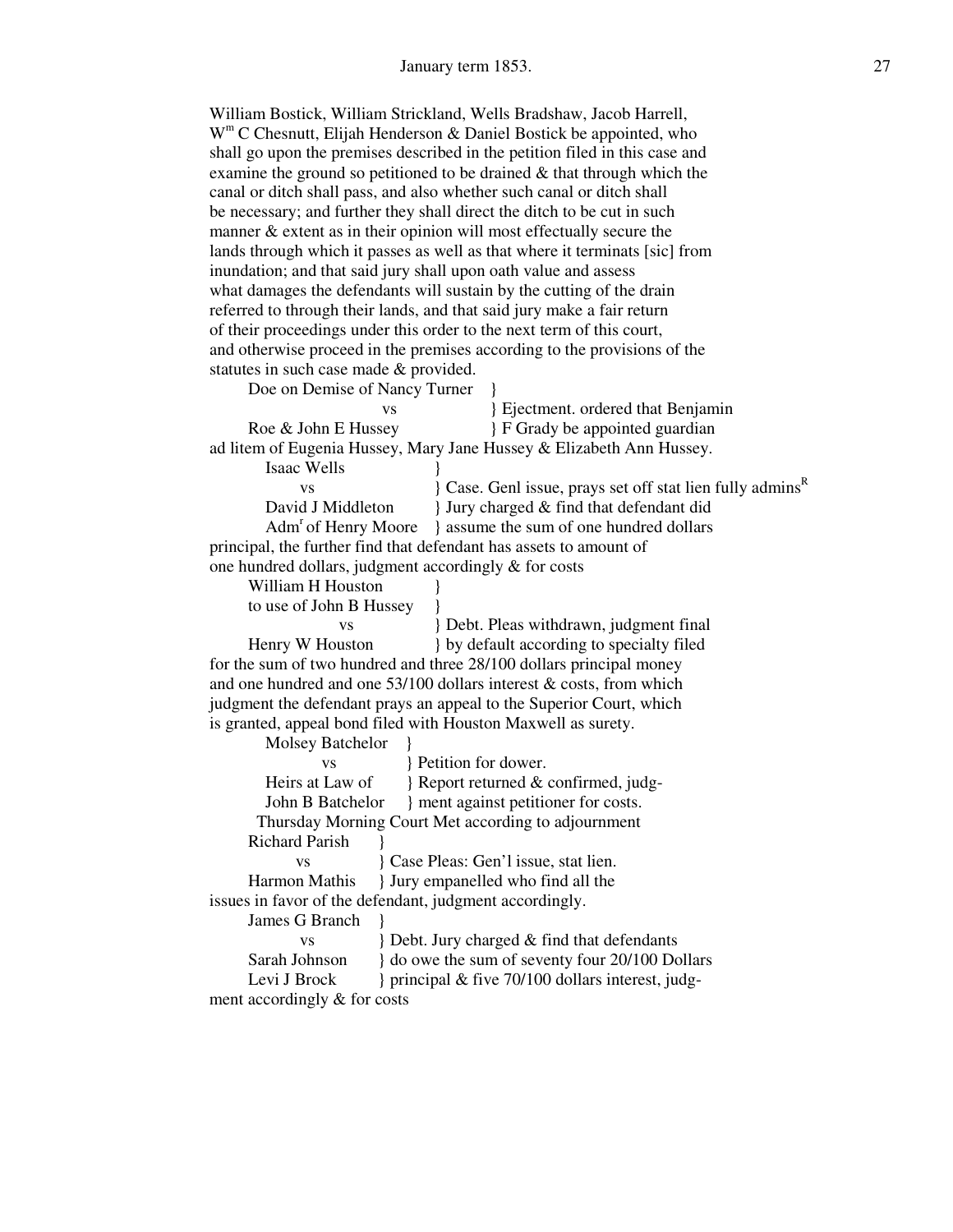| John Wilkinson }                                         |                                                              |  |
|----------------------------------------------------------|--------------------------------------------------------------|--|
| Case. The defendant confesses judg-<br><b>VS</b>         |                                                              |  |
| John Anders                                              | } ment for the sum of fifty three dol-                       |  |
| lars & costs.                                            |                                                              |  |
| Molsey Hussey                                            |                                                              |  |
| <b>VS</b>                                                | Petition for dower.                                          |  |
| The Heirs at Law                                         | Report returned & confirmed,                                 |  |
| of John E Hussey                                         | } judgment against petition                                  |  |
|                                                          | for costs.                                                   |  |
| William Hardy to use                                     |                                                              |  |
| of John Jones                                            |                                                              |  |
| <b>VS</b>                                                | Bebt. Pleas withdrawn                                        |  |
| Andrew J Hardy &                                         | } judgment final by default                                  |  |
| James H Jerman                                           | } according to specialty filed                               |  |
| for the sum of one hundred and thirty six 75/100 dollars |                                                              |  |
|                                                          | of which one hundred dollars is principal money $\&$ costs   |  |
| David Southerland &                                      |                                                              |  |
| <b>James Southerland</b>                                 |                                                              |  |
| VS                                                       | } Sci fa. Judgment according to                              |  |
| John B Hussey Adm                                        | } Sci fa for the sum of one hund-                            |  |
| of John E Hussey                                         | { dred and one dollars principal                             |  |
|                                                          | and five 56/100 dollars interest with interest on principal  |  |
| from the 16th of October 1838 & costs.                   |                                                              |  |
|                                                          |                                                              |  |
| James A Ray                                              |                                                              |  |
| <b>VS</b>                                                | B Debt. Pleas withdrawn, judg-                               |  |
| Robert J Hunter                                          | ment final by default according                              |  |
| Mary E Hunter                                            | } to specialty filed for the sum of                          |  |
| Lewis O Fonville &                                       | } two hundred $&$ thirty five 57/100                         |  |
| wife Priscilla &                                         | Bollars, of which two hundred &                              |  |
| William Cooper                                           | thirty four 57/100 dollars is interest                       |  |
| & for costs.                                             |                                                              |  |
| J B & J J Kelly to use                                   |                                                              |  |
| of Harper Williams                                       |                                                              |  |
| <b>VS</b>                                                | <b>Debt. Pleas withdrawn</b>                                 |  |
| Jonas Smith                                              | } judgment final for the sum                                 |  |
| Joseph T R Miller                                        | of two hundred & thirty three                                |  |
| James H Jerman                                           | 57/100 dollars, of which two                                 |  |
|                                                          | hundred $65/100$ dollars is principal money & costs – from   |  |
|                                                          | which judgment the defendants pray an appeal to the superior |  |
|                                                          | Court, which is granted, bond filed with Blaney Williams &   |  |
| George Smith as sureties.                                |                                                              |  |
| <b>Edward W Houston</b>                                  |                                                              |  |
| use of Kedar Bryan                                       | Pleas withdrawn: judgment final by consent                   |  |
| <b>VS</b>                                                | If for the sum of three hundred $\&$ sixteen 50/100 Dollars  |  |
| <b>Charity Houston</b>                                   | } according to specialty filed & for costs                   |  |
| George Smith                                             |                                                              |  |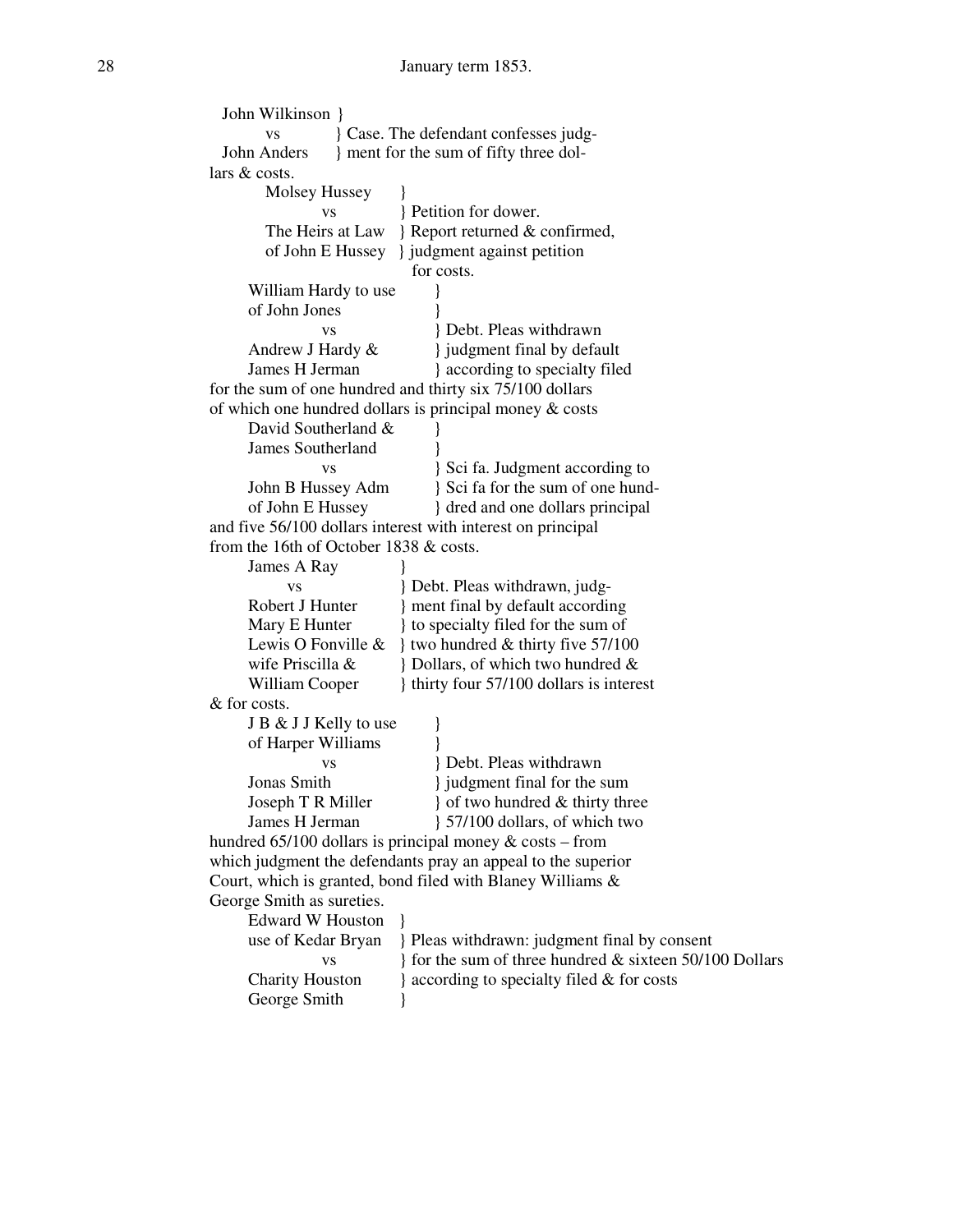| John Smith                                                   |                                                        |                                                                     |
|--------------------------------------------------------------|--------------------------------------------------------|---------------------------------------------------------------------|
|                                                              |                                                        |                                                                     |
| <b>VS</b><br>Robert J Hunter                                 |                                                        | Bebt. Pleas withdrawn, judgment                                     |
|                                                              |                                                        | {final by consent of parties for the sum}                           |
|                                                              |                                                        | Lewis O Fonville } of one hundred and forty two 45/100 dol-         |
| & wife Priscilla                                             |                                                        | } lars, of which one hundred & ten dollars                          |
|                                                              |                                                        | Mary E Hunter $\&\}$ is principal money $\&$ for costs.             |
| Major Strickland                                             |                                                        |                                                                     |
| John D Batchelor                                             |                                                        |                                                                     |
| Adm of John B Batchelor                                      |                                                        |                                                                     |
| <b>VS</b>                                                    |                                                        | Petition to sell real estate.                                       |
| John Brown & wife                                            |                                                        | It appearing to the satisfac-                                       |
| & others                                                     |                                                        | { tion of the Court that all the                                    |
|                                                              |                                                        | heirs have been made parties in this case, due notice having        |
|                                                              |                                                        | been served on them, and the Court being satisfied that a sale      |
|                                                              |                                                        | of the land is necessary for the payment of the debts of the intes- |
| tate; on motion it is ordered that the land described in the |                                                        |                                                                     |
|                                                              |                                                        | petition be sold by John D Batchelor at the residence of the        |
|                                                              |                                                        | deceased upon his giving twenty days notice in three or more        |
|                                                              |                                                        | public places in the County of Duplin, including the Court House,   |
|                                                              |                                                        | the Commissioner John D Batchelor make report of said sale          |
| to the next term of this Court.                              |                                                        |                                                                     |
| Hepsey J Williams                                            |                                                        |                                                                     |
| to                                                           |                                                        | Petition for division of slaves.                                    |
| the Court                                                    |                                                        | Report of Commissioners retur-                                      |
| ned & confirmed, judgment against petitioners for costs.     |                                                        |                                                                     |
| William Brooks &                                             |                                                        |                                                                     |
| Malinda Brooks                                               |                                                        |                                                                     |
| to                                                           |                                                        | } Petition for partition                                            |
| The Court                                                    |                                                        | } Report returned & confirmed -                                     |
|                                                              |                                                        |                                                                     |
| judgment against petitioners for costs.                      |                                                        |                                                                     |
| Ailey Rivenbark                                              |                                                        |                                                                     |
| VS                                                           |                                                        | } Petition for years allowance.                                     |
| John W Boney adm                                             |                                                        | Report returned & confirmed -                                       |
| of W <sup>m</sup> Rivenbark                                  |                                                        | } judgment against adm for costs                                    |
| William L Hill & others }                                    |                                                        |                                                                     |
| VS                                                           |                                                        | Petition to account.                                                |
| Thomas Hill adm of                                           |                                                        | Report of clerk confirmed, ordered                                  |
|                                                              | John S Hill<br>} that the clerk be allowed ten dollars |                                                                     |
| for taking the account, $\&$ that the costs be paid out      |                                                        |                                                                     |
| of the fund in the hands of the administrator, & that he     |                                                        |                                                                     |
|                                                              | distribute according to the prayers of the petition.   |                                                                     |
| Susan A Hussey                                               |                                                        |                                                                     |
| <b>VS</b>                                                    |                                                        | Petition for years allowance.                                       |
| John B Hussey adm                                            |                                                        | Report returned & confirmed, judg-                                  |
|                                                              |                                                        | of Edward E Hussey } ment against adm <sup>r</sup> for costs.       |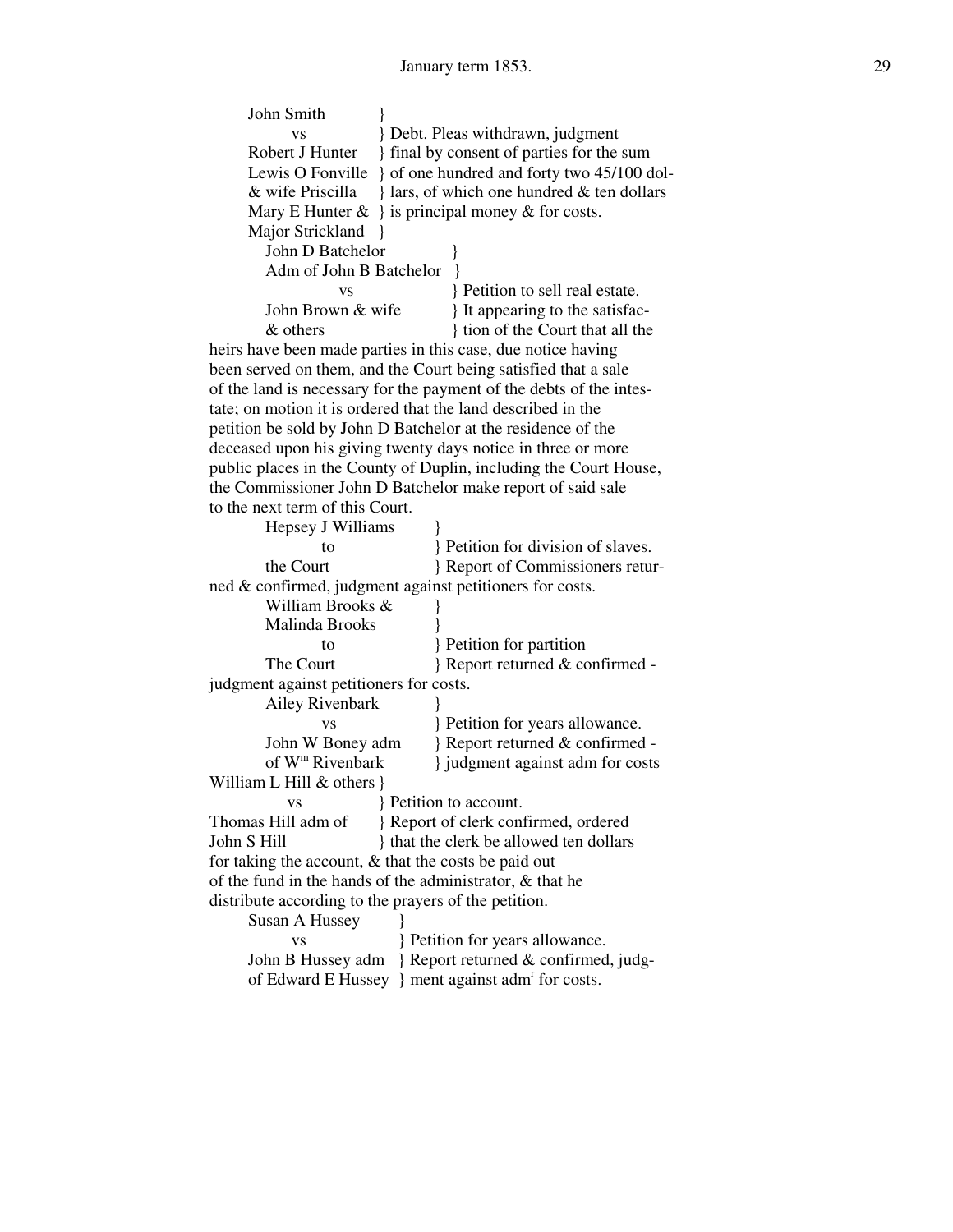| 30               | January term 1853.                                                    |                                                                                    |
|------------------|-----------------------------------------------------------------------|------------------------------------------------------------------------------------|
| Adm              |                                                                       | Ordered that Stephen Williams be appointed adminis-                                |
|                  |                                                                       | trator upon the estate of Bidiana Williams deceased, upon his                      |
|                  |                                                                       | entering into bond in the sum of one thousand dollars, with $Wm$                   |
|                  | R Ward as security, which is done.                                    |                                                                                    |
| Adm              |                                                                       | Ordered that letters of administration upon the estate of                          |
|                  |                                                                       | William Hines deceased, be granted to Edward Hines upon his                        |
|                  |                                                                       | entering into bond in the sum of one thousand dollars with John                    |
|                  |                                                                       | J Whitehead & Benjamin F Cobb as sureties, which is done.                          |
| Adm <sup>r</sup> |                                                                       | Ordered that James E Hall secure letters of administra-                            |
|                  |                                                                       | tion with the will annexed upon the estate of Mary M <sup>c</sup> Canne            |
|                  |                                                                       | upon his entering into bond in the sum of six thousand dol-                        |
|                  |                                                                       | lars with Nicholas Hall & James M Sprunt as sureties, which                        |
|                  | is done.                                                              |                                                                                    |
| Will             |                                                                       | A paper writing purporting to be the last will $\&$                                |
|                  |                                                                       | testament of Mary M <sup>c</sup> Canne deceased, is exhibited in open              |
|                  |                                                                       | Court and offered for probate, and is duly proved as the last                      |
|                  |                                                                       | will and testament of Mary M <sup>c</sup> Canne by the oaths of James Dickson $\&$ |
|                  |                                                                       | Osborn Carr the subscribing witnesses thereto, and the same                        |
|                  |                                                                       | is ordered to be recorded and filed as the last will & testament                   |
|                  | of said Mary M <sup>c</sup> Canne deceased.                           |                                                                                    |
|                  | <b>Basil Cole</b>                                                     |                                                                                    |
|                  | <b>VS</b>                                                             | Sci Fa. On motion judgment final                                                   |
|                  |                                                                       | James Williams } by default according to Scire Facias                              |
|                  |                                                                       | for the sum of one hundred and twenty four 66/100 dollars, with                    |
|                  |                                                                       | interest on one hundred and nine 83/100 dollars principal money                    |
|                  |                                                                       | from April 16th 1850, and eight 60/100 former costs and also                       |
|                  | the costs of this writ $\&$ that plaintiff have execution.            |                                                                                    |
|                  | <b>Edward Armstrong</b>                                               |                                                                                    |
|                  | <b>VS</b>                                                             | Sci Fa. On motion judgment final                                                   |
|                  | <b>Edward Smith</b>                                                   | } by default according to Scire Facias                                             |
|                  |                                                                       | for the sum of one hundred and thirteen 62/100 dollars princi-                     |
|                  |                                                                       | pal $&$ two 84/100 dollars interest, with interest on principal from               |
|                  |                                                                       | the 22 July 1847 till paid, and also the sum of ten 55/100 dollars                 |
|                  | former costs, and for the costs of this writ, and that plaintiff have |                                                                                    |
|                  | execution.                                                            |                                                                                    |
|                  | Kedar Bryan                                                           |                                                                                    |
|                  | <b>VS</b>                                                             | Bebt. Judgment by consent                                                          |
|                  | <b>Brantly D Quinn</b>                                                | for two hundred & twenty 48/100                                                    |
|                  | Joseph T R Miller                                                     | } dollars, of which two hundred &                                                  |
|                  |                                                                       | eight is principal money and twelve $48/100$ dollars interest $\&$                 |
|                  | costs.                                                                |                                                                                    |
|                  | Edward W Houston to use                                               |                                                                                    |
|                  | of James H Jerman                                                     |                                                                                    |
|                  | <b>VS</b>                                                             | } Debt. Judgment final                                                             |
|                  | <b>Charity Houston</b>                                                | } by default according to                                                          |
|                  | specialty filed for the sum of three hundred & fifty one dollars      |                                                                                    |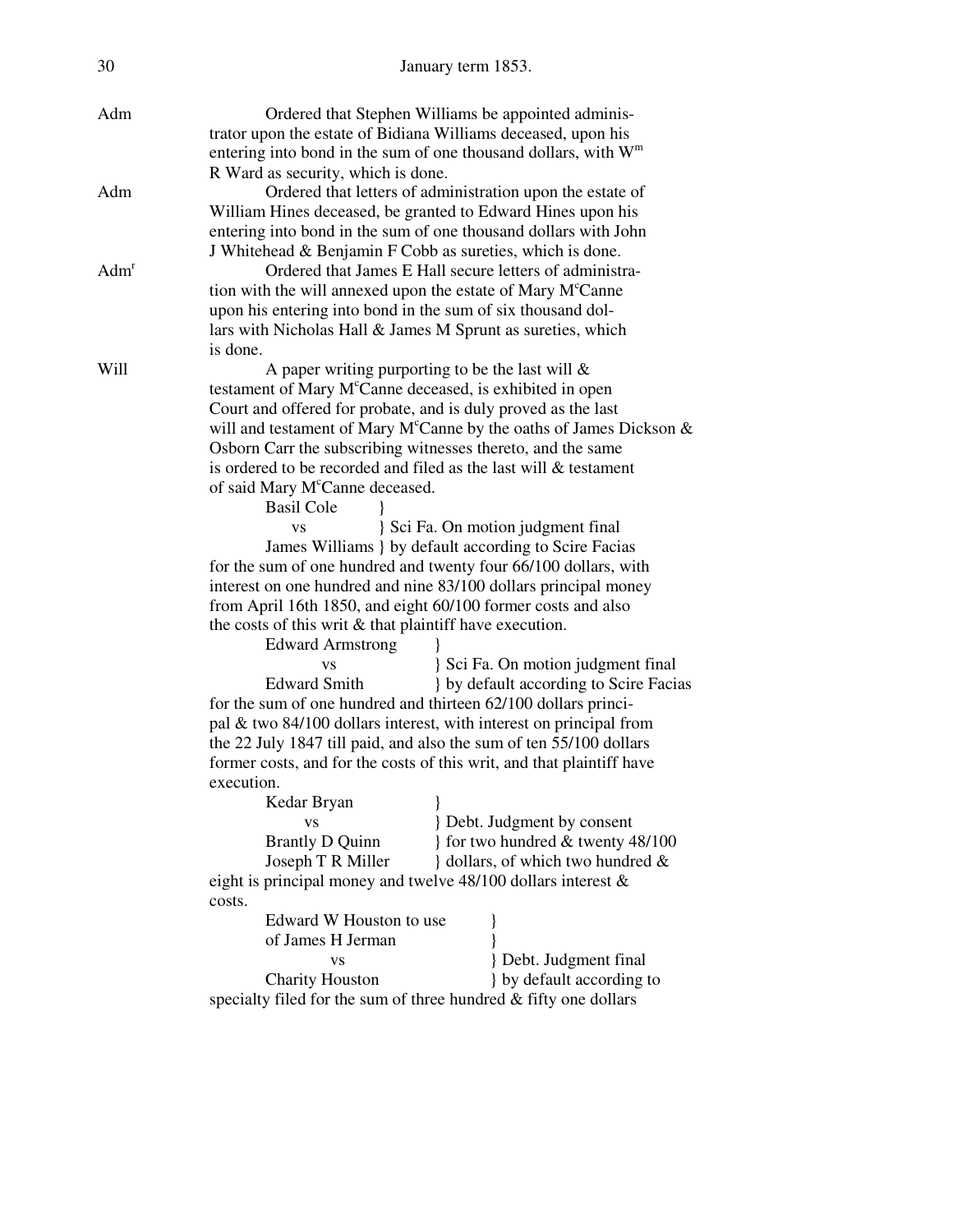| lars interest $&$ for costs.                                         |                                                                             |
|----------------------------------------------------------------------|-----------------------------------------------------------------------------|
| John B Hussey                                                        |                                                                             |
| VS                                                                   | B Debt. Judgment final by default                                           |
| <b>Charles Winders</b>                                               | } according to specialty filed for the sum                                  |
| <b>Catharine Winders</b>                                             | of one hundred and nineteen 40/100 dol-                                     |
| <b>Charles Bradley</b>                                               | } lars of which one hundred & ten dollars                                   |
| is principal money $& \text{costs}.$                                 |                                                                             |
| <b>Burwell Whitehead</b>                                             |                                                                             |
| <b>VS</b>                                                            | } Petition to divide slaves.                                                |
| James Dickson Exo'r                                                  | On motion Benjamin F Grady ap-                                              |
| of John Whitehead                                                    | } pointed guardian ad litem to minor                                        |
|                                                                      | heirs - Service accepted by James Dickson - prayer of petition gran-        |
| ted. Ordered that Amos Killpatrick, John Dobson & John C             |                                                                             |
|                                                                      | Mallard be appointed a committee to divide the negroes belonging            |
|                                                                      | to Burwell, Christopher & Wiley Whitehead as prayed for in the peti-        |
| tion and report to next Court. x                                     |                                                                             |
| James Fussell & others }                                             |                                                                             |
| heirs at Law of James                                                |                                                                             |
| Fussell dec'd                                                        |                                                                             |
| to                                                                   | Petition for partition.                                                     |
| The Court                                                            | Prayer granted. Ordered that                                                |
| Robert Wilkins, William Wilkins, Henry Newkirk, Kelly Peter-         |                                                                             |
|                                                                      | son & John Wilson be appointed commissioners to make partition as           |
| prayed for and report under their hands $\&$ seals to next court. x  |                                                                             |
| William Kornegay                                                     |                                                                             |
| & wife & others                                                      |                                                                             |
| <b>VS</b>                                                            | Petition for partition.                                                     |
| The Heirs at law of                                                  | Prayer granted. Ordered that                                                |
| Henry Winders                                                        | } Thomas J Kenneair, John Carl-                                             |
| ton, Ancram Boyett, Wright Carlton & Claiborn J Oates be             |                                                                             |
| appointed a committee to divide the lands as prayed for $\&$ report  |                                                                             |
| to next court under their hands & seals. x                           |                                                                             |
| Same                                                                 |                                                                             |
| <b>VS</b>                                                            | Petition for division of slaves.                                            |
| John Winders adm <sup>r</sup>                                        | Prayer granted. Ordered that                                                |
| of Henry Winders                                                     | Claiborn J Oates, Thomas J Ken-                                             |
|                                                                      | neair & Wright Carlton be appointed a committee to divide the negroes       |
|                                                                      | as prayed for $\&$ report under their hands $\&$ seals to the next Court. x |
| William C Turner                                                     |                                                                             |
| <b>VS</b>                                                            | Petition for mill.                                                          |
| William Grady jr                                                     | } Ordered that George W Nethercut                                           |
|                                                                      | John Maxwell, Hugh Maxwell, & John Howard be commissioners                  |
|                                                                      | to go upon view $\&$ value one acre of land on Cowhole opposite the lands   |
| of the plaintiff, and also one acre on the west side of the land     |                                                                             |
| of said Turner, after being sworn by the Sheriff or a justice of the |                                                                             |
|                                                                      |                                                                             |

of which three hundred dollars is principal money & fifty one dol-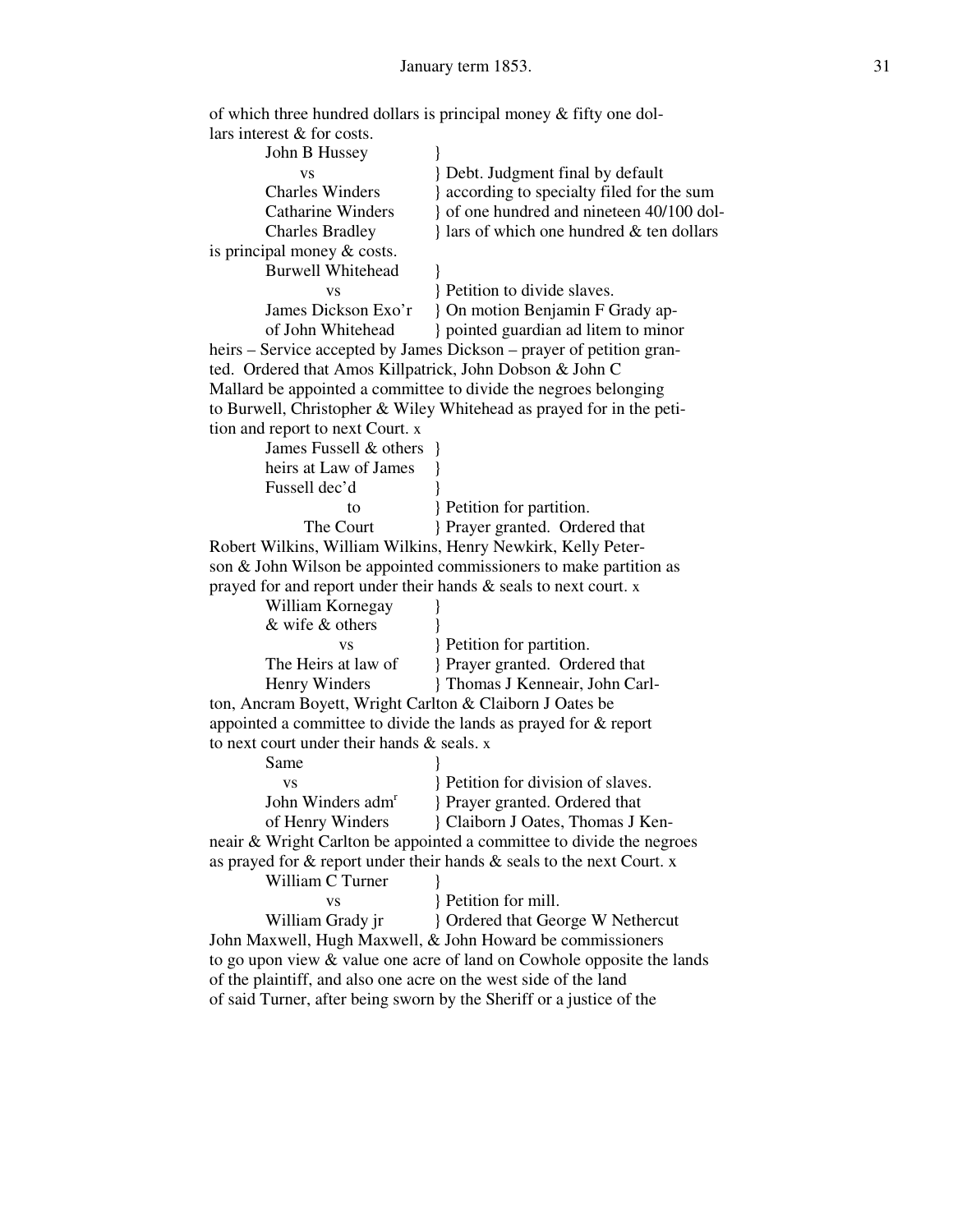| peace, and report to the next term of this court, and that notice |  |
|-------------------------------------------------------------------|--|
| be given to the said Grady of the filing of this petition. x      |  |

| James B Carr &                                                  |                                 |
|-----------------------------------------------------------------|---------------------------------|
| Wife                                                            |                                 |
| VS                                                              | Petition for division of slaves |
| William D Pearsall                                              | Prayer granted – On motion      |
| $\mathfrak{g}'$ d'n                                             | ordered that Daniel C Moore,    |
| Owen R Kenan & David Gillespie be appointed commissioners       |                                 |
| to divide the negores as prayed for and report to next Court. x |                                 |

| Mary A Williams    |                                |
|--------------------|--------------------------------|
| & others vs        | Petition for sale of slave     |
| Merrill J Williams | Cridered that Benjamin F Grady |

 the clerk of this Court, be appointed the guardian ad litem of the defendant Merrill J Williams, Service of petition & subpoena to answer the same acknowledged – It appearing to the satisfaction of the Court that a sale of the slave Peter named in the petition filed in this case is necessary that the several intent of the petitioners may be ascertained & enjoyed by them, it is therefore ordered that said slave be sold, and James Garrason the adm<sup>r</sup> of the late Merrill Williams (he being a fit person for that purpose) is appointed commissioner to make such sale; and it is further ordered that said slave be sold by said commissioner, at the Court House in this County on a credit of six months, by public auction after the time & place of sale shall be advertised for thirty days at the Court House and three other public places in this County, and that the purchaser be required to enter into bond with good and sufficient sureties for the payment of the purchase money, and it is further ordered that upon the payment of the purchase money for said slave, the said James Garrison shall make title to the purchas er or his assigner; and that the proceeds of such sale after payment of all such costs and charges as may be incident thereto together with the costs of this suit shall be distributed among the petitioners & the said defendant Merrill Williams by said James Gar rason in equal shares & proportions; ordered that said James Garrason report to this court his actings & doings under this order.

Hezekiah Grimes

vs } Petition for division of slaves David M Grimes <br>  $\{$  Service of petition & subpoena to an swer acknowledged by William J Kornegay guardian of defendant upon hearing petition filed in this case, it is ordered by the Court that Isaac B Kelly, John B Hussey & Jeremiah Pearsall be appointed a committee to divide the slaves Elijah, Alexander, Henry, Moses, Lucius, Catharine, Caroline, Hepsey, Marendy, Martha, Jane, Penny, Lucy & Eliza into two portions as nearly equal as may be practicable, and allot one of such slaves or portions to the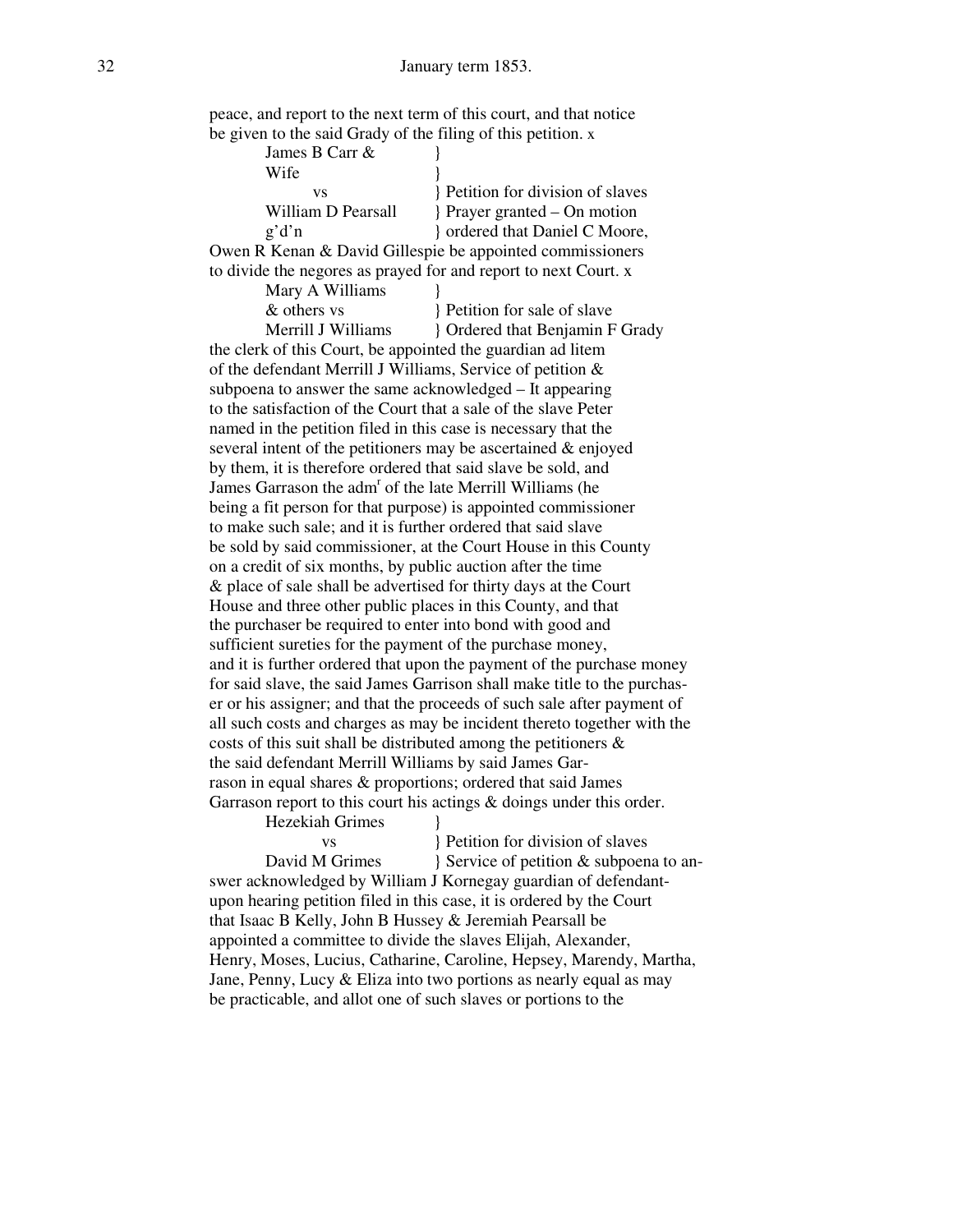petitioner Hezekiah Grimes & the other to the defendant David M Grimes according to the provisions of the Act of the General Assembly in such cases made & provided; and that said committee make report to the next term of this court of their actings  $\&$  doings under this order, and this cause is continued for the coming in of such report. x

| James Swinson |  |
|---------------|--|
| & others      |  |
| Ex parte      |  |

Petition to divide slaves. Prayer of petition granted. On motion, ordered that David

 Jones, James G Branch & Daniel Herring be appointed com missioners to divide the negroes belonging to the estate of Levi Swin son dec'd among his heirs at law as prayed for in the pe tition  $\&$  report to next court under their hands  $\&$  seals. x

| Elizabeth Hines  |                                                                           |
|------------------|---------------------------------------------------------------------------|
| VS               | Petition for years support.                                               |
| Edward Hines adm | Prayer of petition granted.                                               |
| of William Hines | On motion ordered that Jeremiah                                           |
|                  | Pearsall, Edward Pearsall & James B Carr be appointed commission-         |
|                  | ers to lay off $\&$ allot to the petitioner a years support as prayed for |

in the petition and report to next Court. x

Richard L Wooten

| VS                                      |  |
|-----------------------------------------|--|
| $\alpha$ rantl $\sigma$ D $\alpha$ uinn |  |

{ $L$ evy on land.

Brantly D Quinn } Due notice of the levy in this case having been given, it is ordered that the judgment of the justice be affirmed & made the judgment of this court for twelve 37/100 dollars with interest from January  $1<sup>st</sup> 1852 \&$  costs, ordered that a venditioni exponas issue to sell the land levied on.

William Kornegay }

vs } Levy on land.

Brantly D Quinn } Due notice of the levy in this case having been given, it is ordered that the judgment of the justice be affirmed & made the judgment of this Court for the sum of seventy one 50/100 dollars with interest from 17th May 1851 & costs, subject to a credit of eleven dollars the 20 July 1852, and a credit of one dollar December 9th 1852, ordered that a venditioni exponas issue to sell the land levied on.

| John C Winders }               |                             |
|--------------------------------|-----------------------------|
| Adm <sup>r</sup> of Henry $\}$ |                             |
| Winders                        | Petition to sell slaves.    |
| Exparte                        | Prayer of petition granted. |
|                                |                             |

On motion, ordered that John C Winders adm<sup>r</sup> have leave to sell a negro man named Charles, upon a credit of six months, and await the further order of this Court.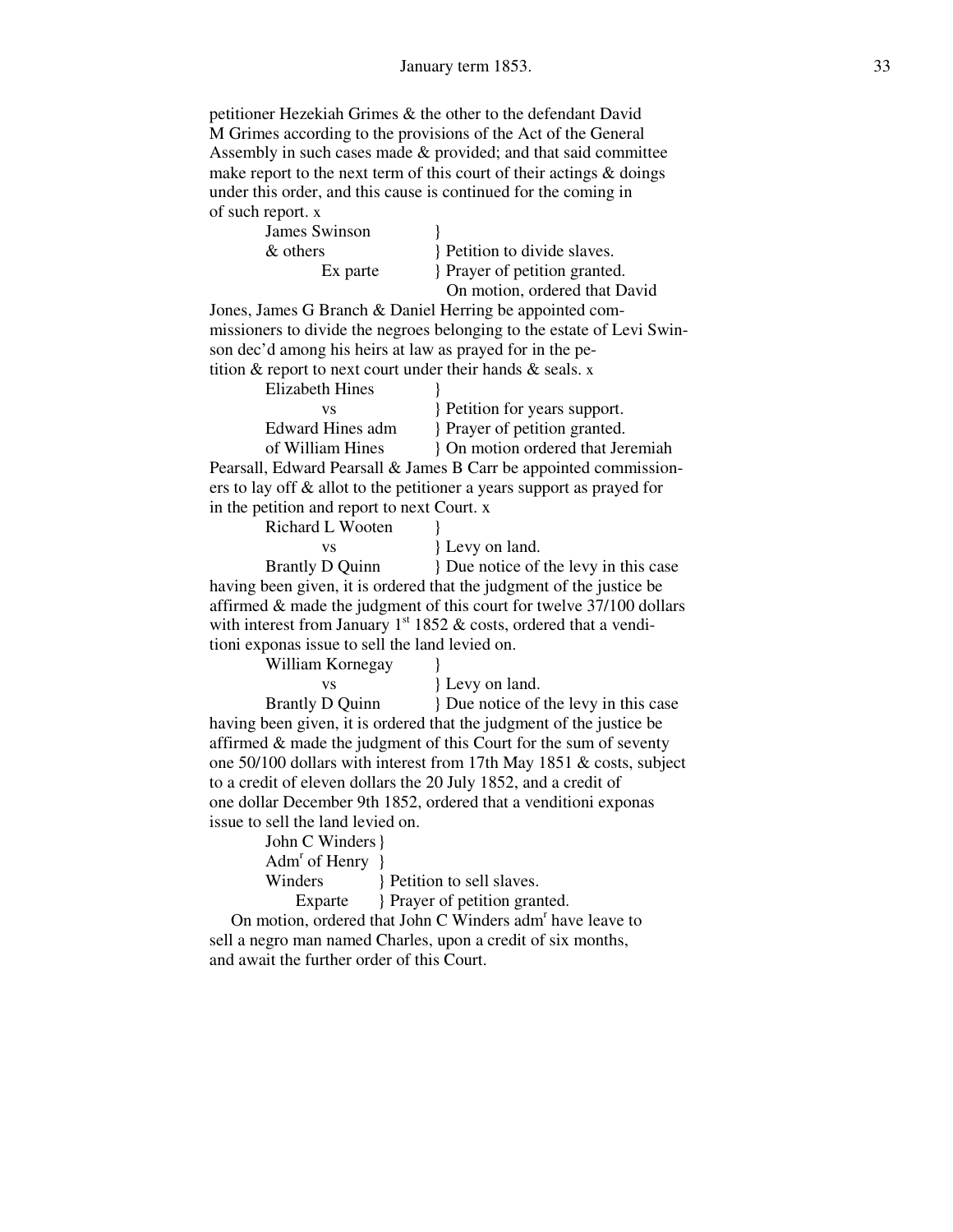Administrators of  $\qquad \}$ James P Davis }

vs } Levy on land.

Andrew J Hardy } It appearing to the satisfaction of the Court that due notice has been given in this case, on motion the jud gment of the justice is affirmed & made the judgment of this Court for the sum of two dollars & sixty five cents with interest from the  $23<sup>rd</sup>$  February 1849 & costs, ordered that a venditioni exponas issue to sell the land levied on.

Same }

vs } Levy on land.

Same } It appearing to the satisfaction of the Court that due notice has been given in this case, on motion the judgment of the justice is affirmed  $\&$  made the judgment of this court for the sum of one hundred dollars with interest from the 30th June 1849 & costs, ordered that a venditioni exponas issue to sell the land levied on

Same }

vs } Levy on land.

Same } It appearing to the satisfaction of the court that due notice has been given in this case, on motion the judgment of the justice is affirmed & made the judgment of this court for the sum of thirty six dollars with interest from the  $1<sup>st</sup>$  January 1851 & costs, ordered that a venditioni exponas issue to sell the land levied on.

Same }

vs } Levy on land.

Same  $\{$  It appearing to the satisfaction of the Court that due notice of the levy has been given in this case, on motion the judgment of the justice is affirmed & made the judgment of this court for the sum of ninety eight 25/100 Dollars with interest from the 30th June 1849 & costs, Ordered that a writ of venditioni exponas issue to sell the land levied on.

Jeremiah Pearsall }

vs } Levy on land.

Edward W Houston } It appearing to the Court that due notice has been given in this case on motion the judgment of the justice is affirmed & made the judgment of this court for the sum of seven 74/100 dollars with interest from the 5th September 1851 & costs, ordered that a venditioni exponas issue to sell the lands levied on.

Jeremiah Pearsall }

vs } Levy on land.

Abram Kornegay } It appearing that due notice of the levy has been given in this case ordered that the justices judgment be affirmed & made the judgment of this Court for the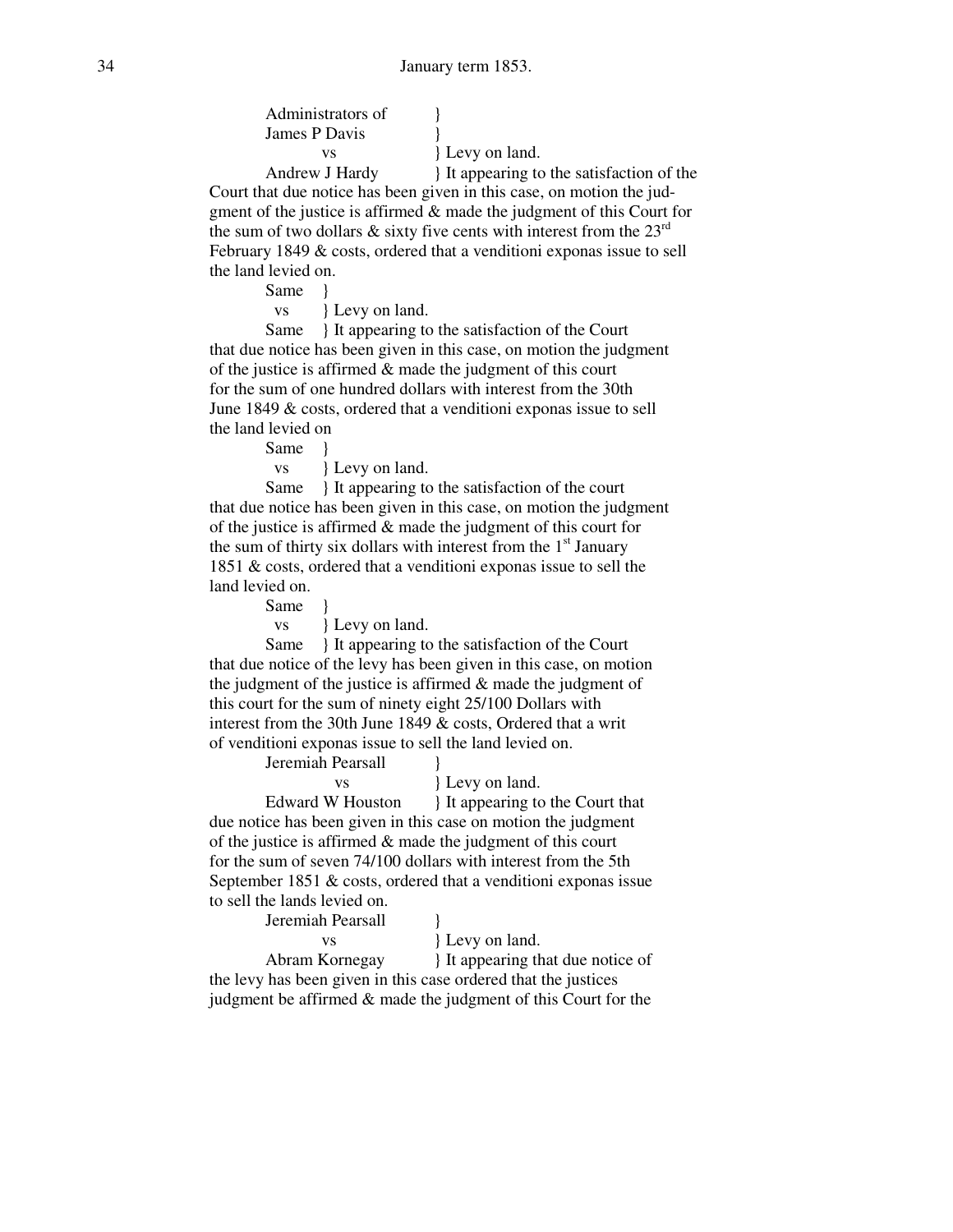sum of twenty 27/100 dollars with interest from the 27 January 1852 & costs, ordered that a venditioni exponas issue to sell the land levied on.

| John D Batchelor Adm <sup>r</sup> |  |
|-----------------------------------|--|
| of John B Batchelor dec'd         |  |
|                                   |  |

 vs } Petition to sell real estate John Brown & wife & others <br>} Ordered that Isaac James

 be appointed guardian ad litem of the minor heirs of John B Batchelor dec'd, to wit: Mary Ann, Blaney W. Patience J, Susan A., Barbara C., Catharine M., Edward N., & Wilson R Batchelor, they having no regular guardian.

 The following persons are drawn to serve as jurors at Mach [sic] term next of the Superior Court of Duplin County, to wit:<br>1 John Farlow 13 David Turner 25 Sam'l Su 1 John Farlow 13 David Turner 25 Sam'l Sullivan 2 Insel Sullivan 14 Dan'l B Newton 26 Absolem Price 3 Cors: McMillan 15 Henry J Johnson 27 Boney Wells jr 4 John B Kenneday 16 James W Kenneday 28 Wright Boney 5 David H Swinson 17 Thos K Murphy 29 Owen R Kenan 6 Stephen Strickland 18 William Johnson 30 Stephen Williams R F 7 Stephen M Grady 19 David G Morisey 31 John Greer 8 W<sup>m</sup> W Wright 20 Zach. Smith jr 32 Elijah Henderson 9 David Brown 21 David Rouse jr 33 A M Rackley 10 John R Vann 22 Needham Bryan 34 Bryan Maredy 11 John Wilson R F. 23 James Wells 35 Spias Lanier 12 Joseph Wells 24 Calvin J Houston 36 J R Faison The following persons are drawn to serve as jurors at April term 1853 of this Court, to wit: 1 Noah West 13 Dan'l T Boney 25 Bryan Evans

2 A R Hicks 14 Jas W Boney 26 Henry Sullivan 3 J Alderman jr 15 Nathan Waters 27 John Hufham 4 Wiley Johnson  $16 W^m$  Byrd 5 Geo F Nethercut 17 Bryan Turnage 29 Robert Pridgen<br>6 Gregory Price 18 Edw<sup>d</sup> Pearsall 30 Dan'l K Kornes 6 Gregory Price 7 Isaac J Newton 19 N J Farrior 31 Bryan Dail 8 James R Hurst 20 Isaac James 32 S B Jernigan 9 Outlaw Grady 21 Isaac Brown 33 Jesse Swinson 10 J R West 22 Theroyal Carlton 34 Dan'l Southerland 11 Dan'l T Carr 23 John W Quinn 35 John C Winders 12 Timothy Norris 24 Bryan Sollis 36 James Pearsall

28 James K Williams 30 Dan'l K Kornegay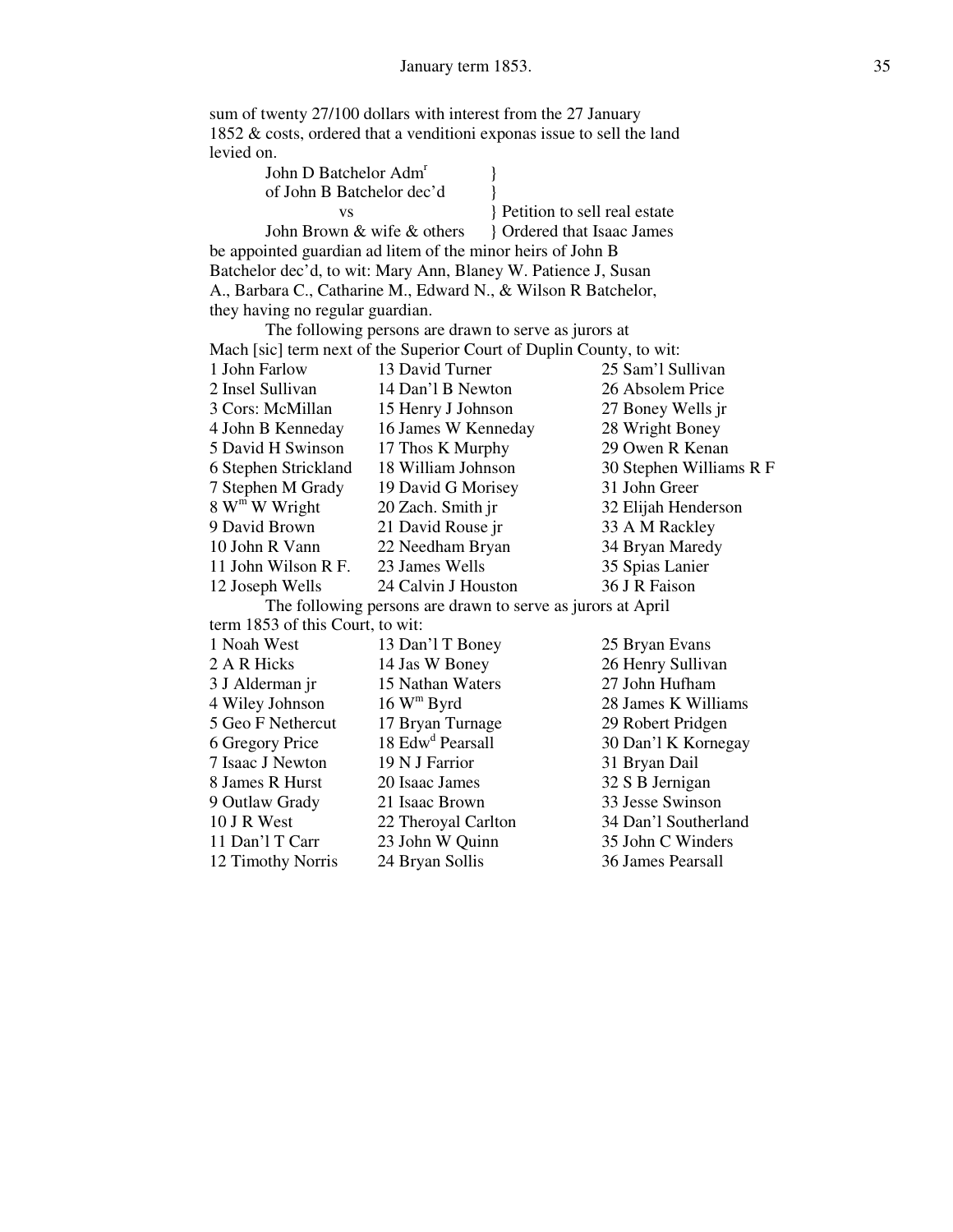Deeds A deed from Henry B Hurst to Eppy Peterson for 198 acres land, is acknowledged by the bargainor & ordered to be registered

 A deed from J W Grimes to Robert Carrell for 176 acres is proved by the oath of H C Kornegay subscribing witness & ordered to be registered. A deed from Jeremiah Pearsall to Robert J Pearsall for 446 acres

land is acknowledged by the bargainor & ordered to be registered

 A deed from William Hunter to Hopkin Williams for 111 acres land is proved by the oath of N M Hunter subscribing witness & ordered to be registered

A deed from Joshua T Lee to  $W^m$  Page for 73  $\frac{1}{2}$  acres land is proved by the oath of E G Ward subscribing witness & ordered to be registered

 A deed from Elizabeth Carr & David Carr to Ephraim Greer for 388 acres land is is proved by the oath of J D Carr subscribing witness & ordered to be registered

 A deed from Edward E Hussey Sheriff to Abram Blanton for 462 acres land is proved by the oath of John D Abernathy subscribing witness & ordered to be registered

 A deed from Sam'l Bradshaw to James W Boney for 100 acres land is proved by the oath of Dan'l T Boney subscribing witness & ordered to be registered

A deed from  $W^m$  D Pearsall to Thomas Hill for 1188 acres land is acknowledged by the bargainor & ordered to be registered

> A deed from Amos Brock & Esther Brock to James Lamb is acknowledged by the bargainors & ordered to be registered

 A deed from Isaac Powell to John Highsmith for 108 acres land is proved by the oath of Isaac J Newton subscribing witness & ordered to be registered.

 A deed from Anna Lanier to Brantly Lanier for land is proved by the oath of B Burton subscribing witness & ordered to be registered A deed from D Reid to W H Sloan for 49 acres land is acknow-

ledged by the bargainor & ordered to be registered

 A deed from James E Ward to G W Ward for 100 acres land is acknowledged by the bargainor & ordered to be registered

 A receipt from J G Wright to Thos Hill adm of Jno I Hill is acknowledged by the maker thereof & ordered to be registered

 A deed from Edward E Hussey Sheriff to Jesse Swinson for lands is proved by the oath of Henry Swinson subscribing witness & ordered to be registered

 A deed from Owen West to Ephraim Strickland for 44 acres land is proved by the oath of Major Strickland subscribing witness & ordered to be registered

 A deed from Jane A Wells to M J Taylor for 205 acres land is proved by the oath of J W Taylor subscribing witness and ordered to be registered

 A deed from Thos K Murphy & T C Murphy to Margaret A Murphy for land is proved by the oath of Robert Wallis sub scribing witness & ordered to be registered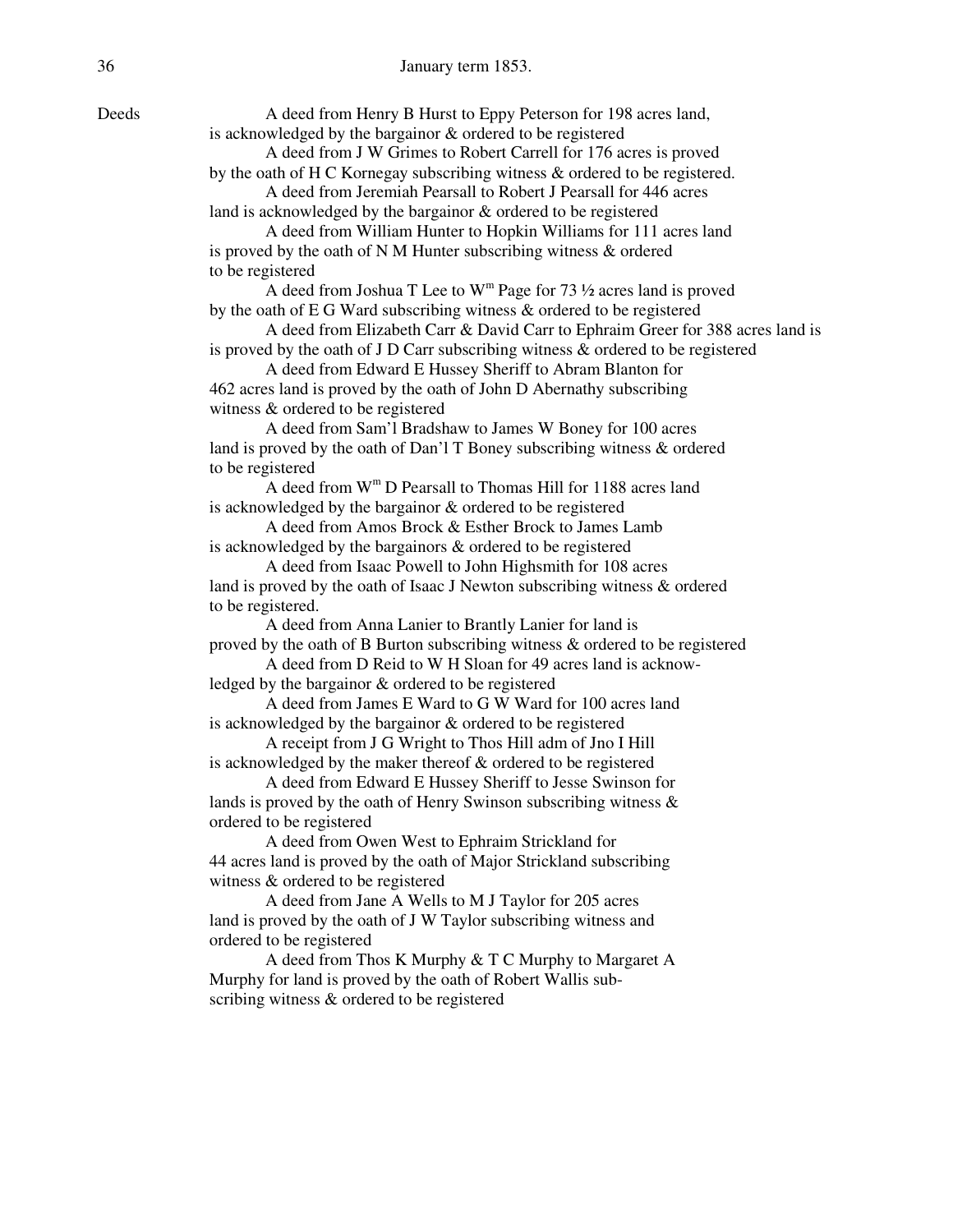| Deeds | A deed from Thos K Murphy & Margaret A Murphy to Timothy                                  |
|-------|-------------------------------------------------------------------------------------------|
|       | C Murphy for lands is proved by the oath of Robert Wallis sub-                            |
|       | scribing witness & ordered to be registered                                               |
|       | A deed from W <sup>m</sup> J Kornegay to Luke Kornegay for land is proved                 |
|       | by the oath of H Grimes subscribing witness & ordered to be registered                    |
|       | A deed from Timothy C Murphy and Margaret A Murphy                                        |
|       | to Thos K Murphy for land is proved by the oath of Robert                                 |
|       | Wallis subscribing witness & ordered to be registered                                     |
|       | A deed from Felix Edwards to Jordan Bowen for land is proved                              |
|       | by the oath of $Edwd W$ Farrior subscribing witness & ordered to be registered            |
|       | A deed from Jas D Wilson to Isham Shuffield for 7 1/2 acres land                          |
|       | is proved by the oath of H Hollingsworth subscribing witness & ordered to be registered   |
|       | A deed from Sarah Mashburn to Lewis F Mashburn for land                                   |
|       | is proved by the oath of E G Ward subscribing witness $\&$ ordered to be registered       |
|       | A deed from Elisha Pipkin to $Wm$ Forehand for 98 acres land is                           |
|       | acknowledged by the bargainor & ordered to be registered                                  |
|       | A deed of trust from Zacheus Jones to Joseph T R Miller is proved                         |
|       | by the oath of John B Miller subscribing witness & ordered to be registered               |
|       | A deed from John K Grady to Zacheus Jones for land is proved                              |
|       | by the oath of John R Miller subscribing witness $\&$ ordered to be registered            |
|       | A deed from Dan'l Alfin to Thomas M Grady for land is ack-                                |
|       | nowledged by the bargainor & ordered to be registered                                     |
|       | A deed from Solomon Quinn to Lewis Malpass for 56 acres land                              |
|       | is proved by the oath of L W Blizzard subscribing witness $\&$ ordered to be registered   |
|       | A deed from Elisha Pipkin to $Wm$ Forehand for 155 acres land                             |
|       | is acknowledged by the bargainor & ordered to be registered                               |
|       | A deed from Lewis T Ezzell to Chesnutt Ezzell for land is proved by                       |
|       | the oath of Jas D Wilson subscribing witness $\&$ ordered to be registered                |
|       | A deed from James Carrell to David Gillespie for 1 Town Lot is proved                     |
|       | by the oath of $D C$ Moore subscribing witness $\&$ ordered to be registered              |
|       | A deed from D W Lawson to Lewis Malpass for land is proved                                |
|       | by the oath of Owen Stroud subscribing witness & ordered to be registered                 |
|       | A deed from Joseph T Rhodes to Thomas Hill for 1188 acres land                            |
|       | is proved by the oath of H Swinson subscribing witness $\&$ ordered to be registered      |
|       | A deed from John J James to Hosea Evans for 95 acres land is                              |
|       | proved by the oath of J G Halso subscribing witness & ordered to be registered            |
|       | A bond from Seth Davis & J H Jerman to Jesse Phillips is proved                           |
|       | by the oath of Grady Outlaw subscribing witness & ordered to be registered                |
|       | A deed from Mary Wells to M J Taylor for 200 acres land is proved                         |
|       | by the oath of J W Taylor subscribing witness & ordered to be registered                  |
|       | A deed from Fleet C Mathis to Hosea K Murray for 80 acres land                            |
|       | is proved by the oath of Sherman Watson subscribing witness $\&$ ordered to be registered |
|       | A deed from I Peterson to Merriman & Woodruff for land is proved                          |
|       | by the oath of H Bourden subscribing witness & ordered to be registered                   |
|       | A deed from Thos Hill to Spaight Hill for 1188 acres land is proved                       |
|       | by the oath of D B Newton subscribing witness & ordered to be registered                  |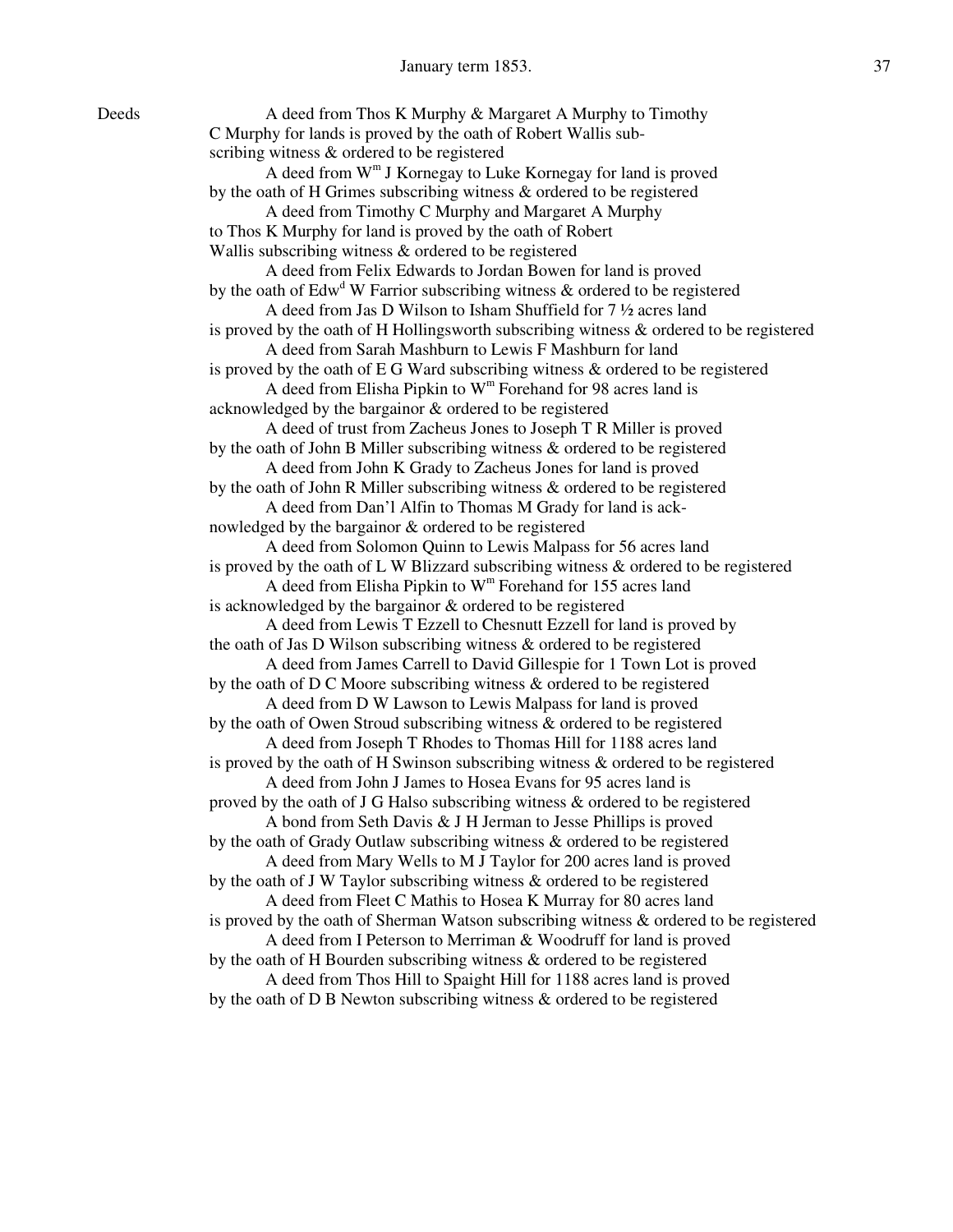| Deeds | A deed from Robert Carrell to W <sup>m</sup> Rich for 238 acres land                            |
|-------|-------------------------------------------------------------------------------------------------|
|       | is proved by the oath of James Dickson subscribing witness $\&$ ordered to be registered        |
|       | A deed from Nicholas Hunter to Hopkin Williams for 68 acres land is                             |
|       | acknowledged by the bargainor & ordered to be registered                                        |
|       | A deed from Haskill Jones to Benj <sup>n</sup> Lanier for 438 acres land is                     |
|       | proved by the oath of $B$ F Grady subscribing witness $\&$ ordered to be registered             |
|       | A deed from B Bourden to S L Gavin for 223 acres land is proved                                 |
|       | by the oath of D Bourden subscribing witness $\&$ ordered to be registered                      |
|       | A deed from $W^m$ Farrior & others to James Hall & others for 77 acres land                     |
|       | is proved by the oath of $W^m$ J Brown subscribing witness & ordered to be registered           |
|       | A deed from John C Mallard & wife to James Mallard for 45 acres                                 |
|       | land is proved by the oath of Dickson Mallard subscribing witness & ordered to be registered    |
|       | A deed from W <sup>m</sup> D Pearsall to Nicholas Hall for 67 acres land is                     |
|       | acknowledged by the bargainor & ordered to be registered                                        |
|       | A deed from Rowland Best to Absolem Best for 400 acres                                          |
|       | land is proved by the oath of E P Routledge subscribing witness & ordered to be registered      |
|       | A deed from Isham Southerland to J C & B C Bowden for land is acknow-                           |
|       | ledged by the bargainor & ordered to be registered                                              |
|       | A deed from Adam Edwards to Jesse J Baker for 153 acres land                                    |
|       | is proved by the oath of Joel Loften subscribing witness & ordered to be registered             |
|       | A deed from A T Stanford to Margaret Maxwell & others for land                                  |
|       | is proved by the oath of $\text{Rich}^d$ Chasten subscribing witness & ordered to be registered |
|       | A deed from Charles Bradley to Louisa Bradley for negro slaves                                  |
|       | is proved by the oath of John E Swinson subscribing witness & ordered to be registered          |
|       | A deed from David K Nethercut to W <sup>m</sup> Stroud for land is proved                       |
|       | by the oath of John Stroud subscribing witness & ordered to be registered                       |
|       | A deed from James D Pearsall to Henry B Hurst for land is proved                                |
|       | by the oath of $W^m D$ Pearsall subscribing witness & ordered to be registered                  |
|       | A deed from Zilpha A Rogers to E Peterson for 12 acres land is                                  |
|       | proved by the oath of H B Hurst subscribing witness & ordered to be registered                  |
|       | A deed from J D Wilson to D Ezzell for 45 acres land is proved                                  |
|       | by the oath of B Whitehead subscribing witness & ordered to be registered                       |
|       | A deed from J C Mallard & wife to W Boney is proved by the                                      |
|       | oath of D Mallard (for 160 acres land) & ordered to be registered                               |
|       | A deed from Jesse J Baker to J W Outlaw for 153 acres land                                      |
|       | is proved by the oath of E Winders subscribing witness $\&$ ordered to be registered            |
|       | A deed from Lewis Gaylor to L Aarands [?] for a Horse is                                        |
|       | proved by the oath of J E Swinson subscribing witness $\&$ ordered to be                        |
|       | registered                                                                                      |

Deeds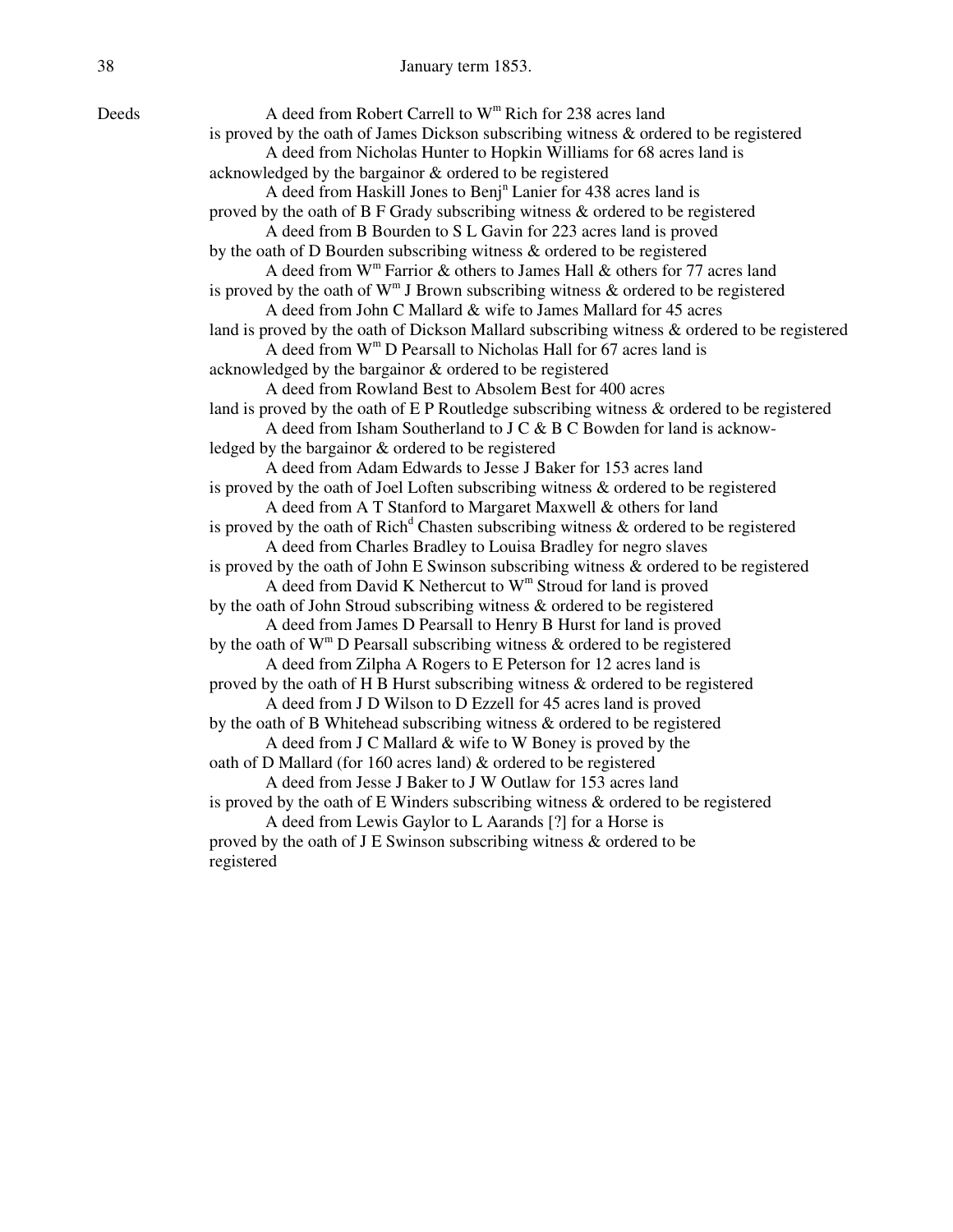| John B Hussey adm of {} |                                    |
|-------------------------|------------------------------------|
| John E Hussey decd      |                                    |
|                         | Petition to sell real estate.      |
| The heirs at Law of     | Pordered that Benjamin F Grady be  |
| John E Hussey decd      | appointed guardian ad litem of the |

 minor heirs of Edward E Hussey deceased – service of petition ac cepted – on motion ordered that the land set forth in the petition be sold upon a credit of six months, and that the proceeds of the sale be declared assets in the hands of the administrator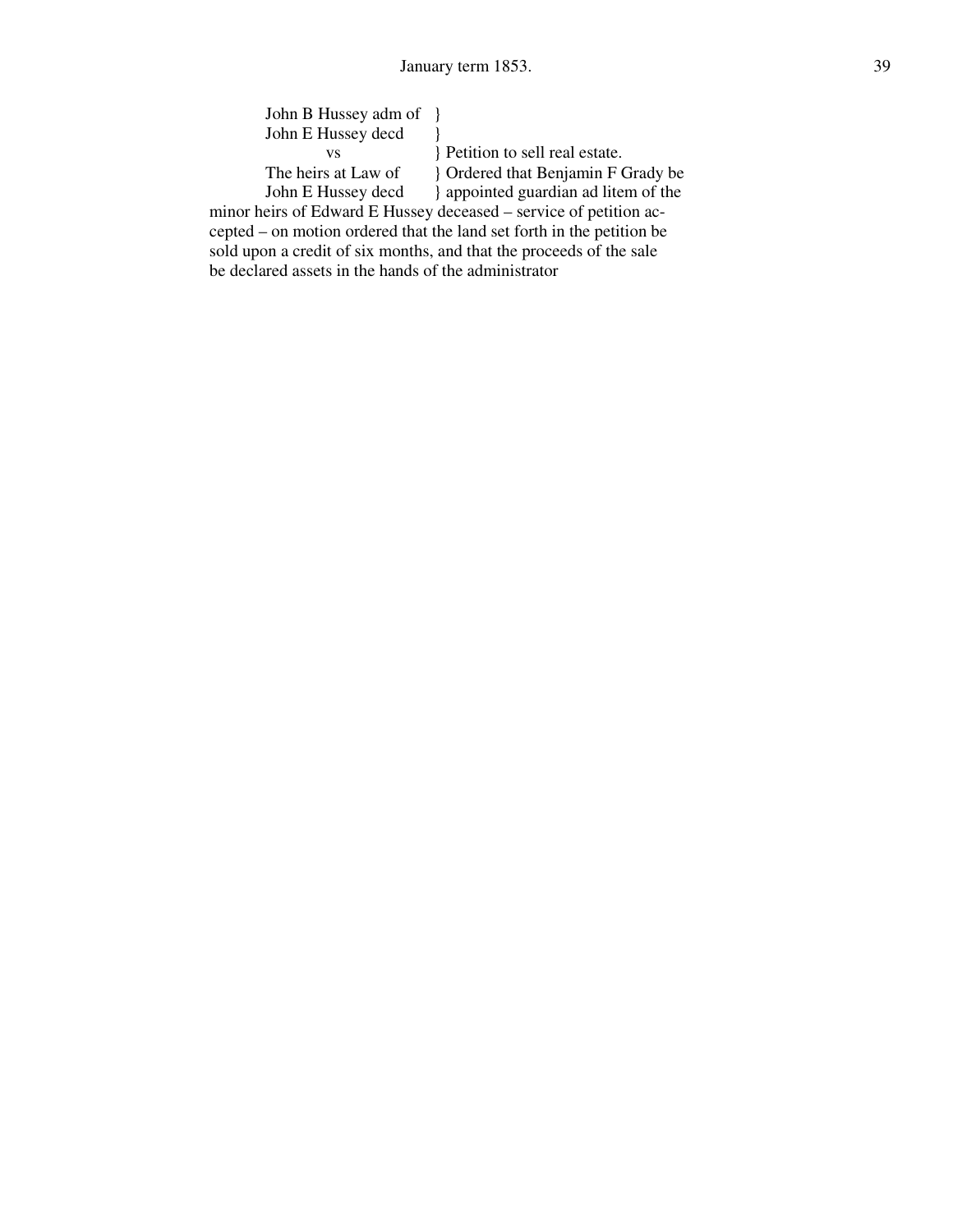#### **Slaves (Master)**

| Alexander (Grimes) | 32 |
|--------------------|----|
| Caroline (Grimes)  | 32 |
| Catharine (Grimes) | 32 |
| Charles (Winders)  | 33 |
| Elijah (Grimes)    | 32 |
| Eliza (Grimes)     | 32 |
| Henry (Grimes)     | 32 |
| Hepsey (Grimes)    | 32 |
| Jane (Grimes)      | 32 |
| Lucius (Grimes)    | 32 |
| Lucy (Grimes)      | 32 |
| Marendy (Grimes)   | 32 |
| Martha (Grimes)    | 32 |
| Moses (Grimes)     | 32 |
| Penny (Grimes)     | 32 |
| Peter (Williams)   | 32 |
|                    |    |

#### **A**

| Aarands [?], L.    | 38                 |
|--------------------|--------------------|
| Abernathy, John D. | 20, 24, 25 (2), 36 |
| Alderman, J. Jr.   | 35                 |
| Alfin, Daniel      | 37                 |
| Anders, John       | 28                 |
| Armstrong, Edward  | 30                 |

## **B**

| v                       |            |
|-------------------------|------------|
| Baker, Jesse J.         | 38(2)      |
| Barfield, Theophilus    | 24         |
| Batchelor, Barbara C.   | 35         |
| Batchelor, Blaney W.    | 35         |
| Batchelor, Catharine M. | 35         |
| Batchelor, Edward N.    | 35         |
| Batchelor, John         | 22         |
| Batchelor, John B.      | 27, 29, 35 |
| Batchelor, John D.      | 29, 35     |
| Batchelor, Mary Ann     | 35         |
| Batchelor, Molsey       | 27         |
| Batchelor, Patience J.  | 35         |
| Batchelor, Susan A.     | 35         |
| Batchelor, Wilson R.    | 35         |
| Benton, Basil           | 25         |
| Best, Absolem           | 20(2), 38  |
| Best, Henry             | 22         |
| Best, Jacob             | 20, 21, 26 |
| Best, Rowland           | 38         |
| Blanton, Abram          | 36         |
| Blizzard, L. W.         | 37         |
|                         |            |

| Blount, James W.         | 22             |
|--------------------------|----------------|
| Boney, Daniel T.         | 35, 36         |
| Boney, Gabriel           | 21             |
| Boney, James W.          | 35, 36         |
| Boney, John W.           | 29             |
| Boney, W.                | 38             |
| Boney, Wright            | 35             |
| Bostick, Daniel          | 27             |
| Bostick, William         | 27             |
| Bourden, Daniel          | 23             |
| Bourden, H.              | 37             |
| Bourden, Halstead        | 20, 22, 23     |
| Bourden, L. R.           | 24             |
| Bowden, B.               | 38             |
| Bowden, B.C.             | 38             |
| Bowden, D.               | 38             |
| Bowden, J. C.            | 38             |
| Bowen, Jordan            | 37             |
| Boyett, Ancram           | 31             |
| <b>Bradley</b> , Charles | 31, 38         |
| Bradley, Louisa          | 38             |
| Bradshaw, Samuel         | 36             |
| Bradshaw, Wells          | 27             |
| Bradshaw, William D.     | 22             |
| Branch, James G.         | 27, 33         |
| Brinson, Daniel J.       | 24             |
| Brock, Amos              | 36             |
| Brock, Esther            | 36             |
| Brock, Levi J.           | 27             |
| Brooks, Malinda          | 29             |
| Brooks, William          | 29             |
| Brown, David             | 35             |
| Brown, Isaac             | 35             |
| Brown, John              | 20 (2), 29, 35 |
| Brown, Wm J.             | 38             |
| Bryan, Kedar             | 26, 28, 30     |
| Bryan, Needham           | 35             |
| Burton, B.               | 36             |
| Byrd, William            | 35             |
| $\mathbf C$              |                |
| Carlton, John            | 31             |
| Carlton, Theroyal        | 35             |

Carlton, Wright 31 (2) Carr, Daniel T. 35 Carr, David 36<br>Carr, Elizabeth 36 Carr, Elizabeth 36<br>Carr, Gibson 23

Carr, Gibson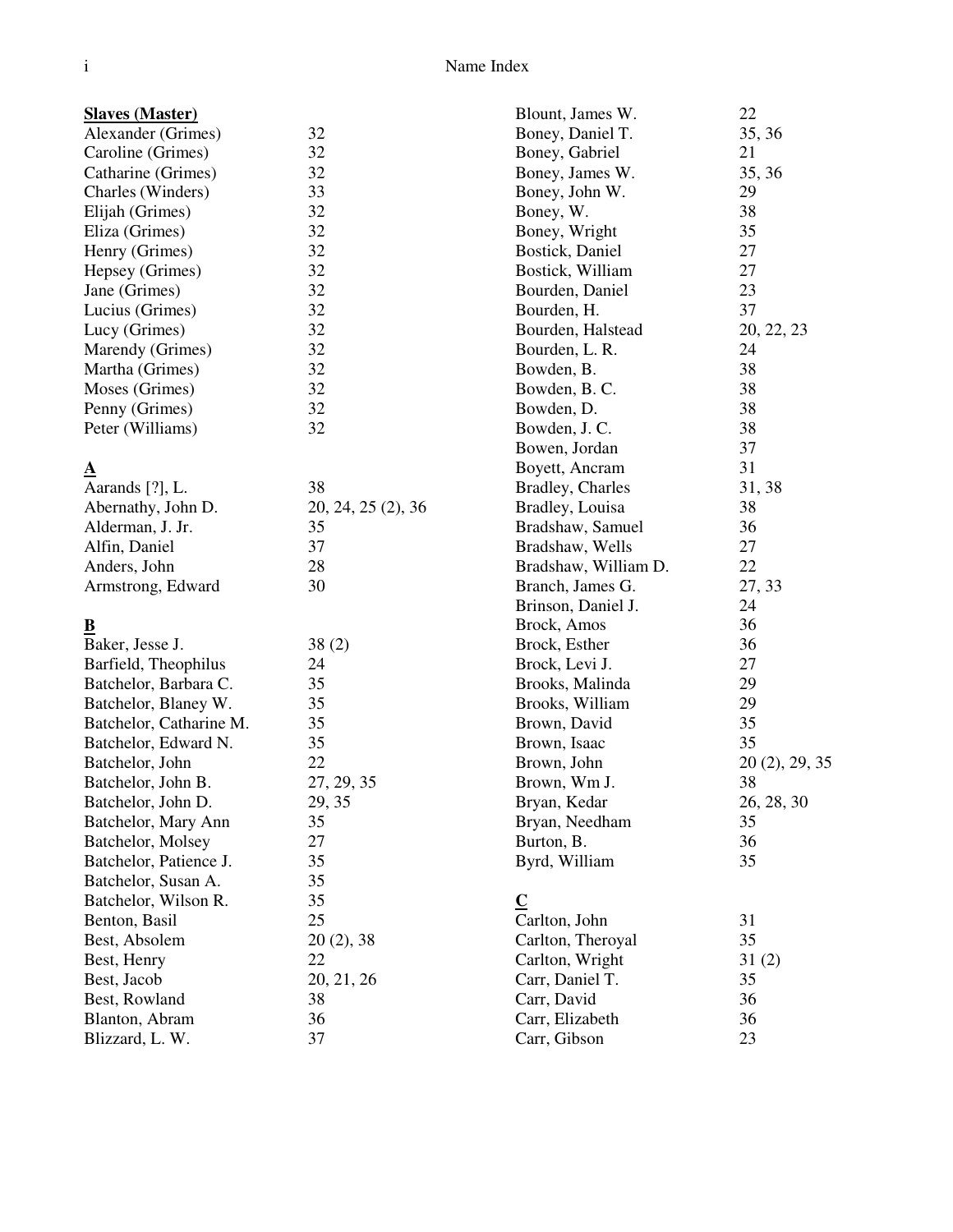#### Name Index ii

| Carr, J.D.              | 36         | Farrior, William         | 38                     |
|-------------------------|------------|--------------------------|------------------------|
| Carr, James B.          | 32, 33     | Floyd, O.R.              | 25                     |
| Carr, Osborn            | 30         | Fonville, Lewis O.       | 28, 29                 |
| Carr, Thomas J.         | 25         | Fonville, Priscilla      | 28, 29                 |
| Carrell, James          | 37         | Forehand, William        | 37(2)                  |
| Carrell, John D.        | 26         | Frederick, John          | 20(2), 22              |
| Carrell, Robert         | 36, 38     | Frederick, Patrick       | 20, 21, 26             |
| Cavenaugh, Joseph       | 20(2)      | Fussell, James           | 31                     |
| Chambers, John          | 24         |                          |                        |
| Chasten, John           | 26         | $\overline{G}$           |                        |
| Chasten, Joseph         | 26         | Garrason/Garrison, James | 32                     |
| Chasten, Richard        | 26, 38     | Gavin, Samuel            | 22                     |
| Chesnutt, William C.    | 27         | Gavin, S. L.             | 38                     |
| Churchwell, David       | 26         | Gaylor, Lewis            | 38                     |
| Churchwell, Julia A.    | 26         | Gibson, Jesse            | 21                     |
| Churchwell, Lucy J.     | 26         | Gillespie, David         | 32, 37                 |
| Churchwell, Martha      | 26         | Gore, Sarah Eliza        | $25 - 26$              |
| Cobb, Benjamin F.       | 26, 30     | Grady, Alexander O.      | 22                     |
| Cole, Basil             | 30         | Grady, B. F.             | 38                     |
| Cooper, Benjamin R.     | 20, 21, 26 | Grady, Benjamin F.       | 20, 23, 27, 31, 32, 39 |
| Cooper, William         | 28         | Grady, John K.           | 37                     |
| Cox, Harvey             | 26         | Grady, Outlaw            | 35                     |
| Creech, John            | 20, 21, 26 | Grady, Stephen M.        | 22(2), 23, 35          |
| Croom, George W.        | 21         | Grady, Thomas M.         | 37                     |
|                         |            | Grady, William Jr.       | 31-32                  |
| $\overline{\mathbf{D}}$ |            | Greer, Ephraim           | 36                     |
| Dail, Bryan             | 35         | Greer, John              | 35                     |
| Davis, James P.         | 34(4)      | Grimes, David M.         | 32-33                  |
| Davis, Seth             | 22, 25, 37 | Grimes, H.               | 37                     |
| Dickson, James          | 30, 31, 38 | Grimes, Hezekiah         | 32-33                  |
| Dobson, John            | 31         | Grimes, J. W.            | 36                     |
| Dobson, Perry A.        | 25         | Guy, Owen                | 20(2)                  |
| $\overline{\mathbf{E}}$ |            | H                        |                        |
| Edwards, Adam           | 38         | Hall, James              | 38                     |
| Edwards, Felix          | 37         | Hall, James E.           | $30\,$                 |
| Edwards, Jonas          | 24         | Hall, Nicholas           | 30, 38                 |
| Evans, Bryan            | 35         | Halso, J. G.             | 37                     |
| Evans, Hosea            | 37         | Hardy, Andrew J.         | 28, 34(4)              |
| Ezzell, Chesnutt        | 37         | Hardy, William           | 28                     |
| Ezzell, D.              | 38         | Harper, Warren           | 20, 22                 |
| Ezzell, Joshua          | 22         | Harrell, Jacob           | 27                     |
| Ezzell, Lewis T.        | 37         | Hatch, Joseph R.         | 20, 21                 |
|                         |            | Henderson, Elijah        | 27, 35                 |
| $\bf{F}$                |            | Herring, Daniel          | 33                     |
| Faison, J. R.           | 35         | Herring Stephen          | 20(2)                  |
| Farlow, John            | 35         | Hicks, A. R.             | 35                     |
| Farrior, Edward W.      | 37         | Highsmith, John          | 36                     |
| Farrior, N. J.          | 35         | Hill, John I.            | 36                     |
|                         |            |                          |                        |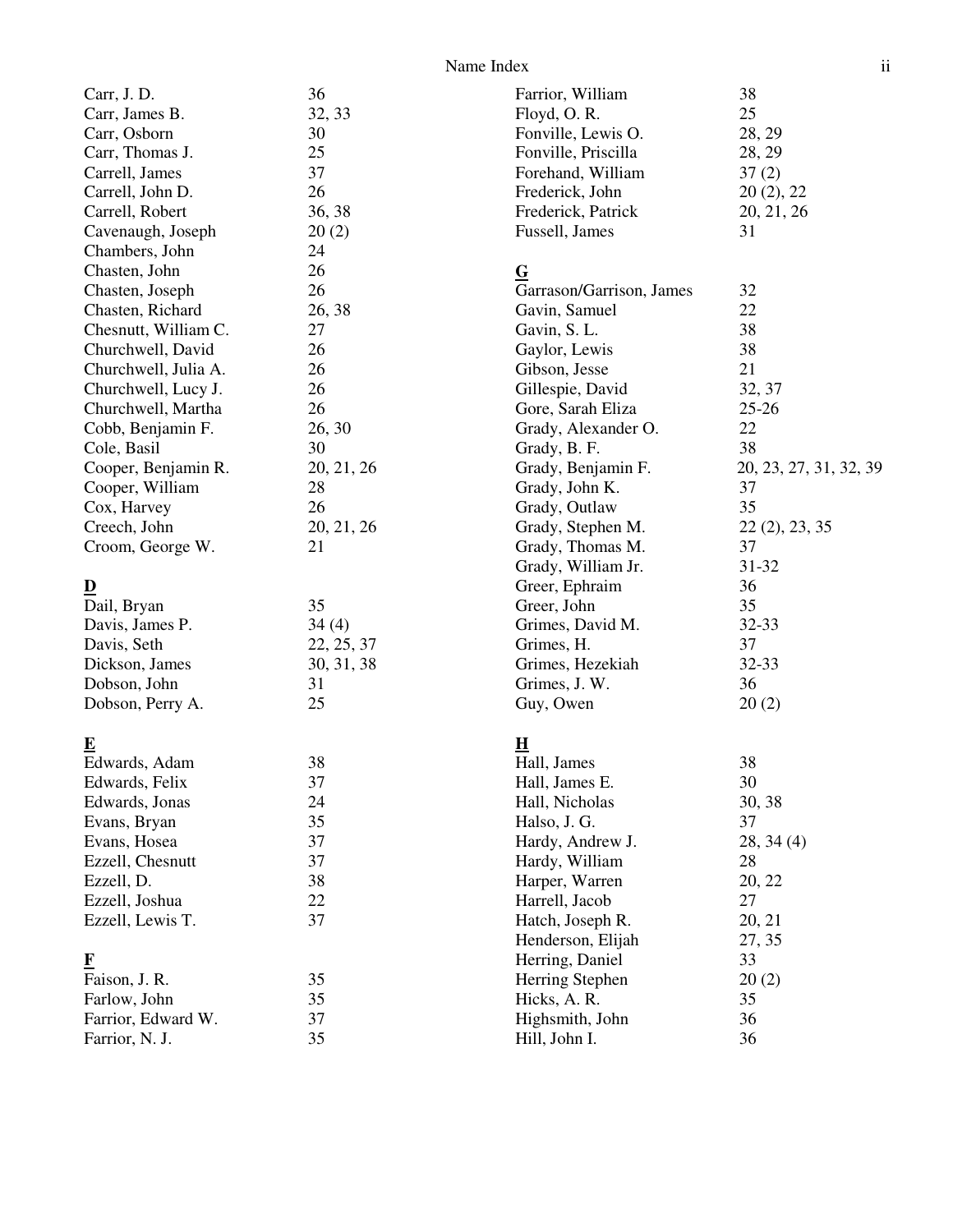| Name Index |  |
|------------|--|
|            |  |

| iii                   | Name Index              |                         |                |
|-----------------------|-------------------------|-------------------------|----------------|
| Hill, John S.         | 29                      | Johnson, Sarah          | 27             |
| Hill, Spaight         | 37                      | Johnson, Wiley          | 35             |
| Hill, Thomas          | 29, 36(2), 37(2)        | Johnson, William        | 35             |
| Hill, William L.      | 29                      | Jones, David            | 20, 21, 26, 33 |
| Hines, Edward         | 30, 33                  | Jones, Haskill          | 25, 38         |
| Hines, Elizabeth      | 33                      | Jones, John             | 28             |
| Hines, William        | 30, 33                  | Jones, Zacheus          | 37(2)          |
| Hollingsworth, H.     | 37                      |                         |                |
| Holmes, John          | 23                      | K                       |                |
| Houston, Alfred       | 23                      | Kelly, Isaac B.         | 22, 32         |
| Houston, Brantly      | 20, 21, 26              | Kelly, J. B.            | 28             |
| Houston, Calvin J.    | 23, 35                  | Kelly, J. J.            | 28             |
| Houston, Charity      | 28, 30                  | Kenan, Owen R.          | 32, 35         |
| Houston, Edward W.    | 28, 30, 34              | Kenneair, Thomas J.     | 22, 26, 31(2)  |
| Houston, George E.    | 23                      | Kenneday, James W.      | 35             |
| Houston, Henry W.     | 26, 27                  | Kenneday, John B.       | 35             |
| Houston, Nancy        | 23                      | Killpatrick, Amos       | 31             |
| Houston, Samuel       | 26                      | Knox, Archibald Sr.     | 21             |
| Houston, William H.   | 27                      | Kornegay, Abram         | 24, 34         |
| Howard, John          | 31                      | Kornegay, Daniel K.     | 35             |
| Hufham, John          | 35                      | Kornegay, Emanuel       | 20             |
| Hunter, Marshall      | 23, 25                  | Kornegay, H. C.         | 36             |
| Hunter, Mary E.       | 28, 29                  | Kornegay, Luke          | 37             |
| Hunter, N. M.         | 36                      | Kornegay, William       | 31(2), 33      |
| Hunter, Nicholas      | 38                      | Kornegay, William J.    | 21, 26, 32, 37 |
| Hunter, Robert J.     | 28, 29                  |                         |                |
| Hunter, William       | 36                      | $\overline{\mathbf{L}}$ |                |
| Hurst, H. B.          | 38                      | Lamb, James             | 36             |
| Hurst, Henry B.       | 36, 38                  | Lanier, Anna            | 36             |
| Hurst, James R.       | 35                      | Lanier, Benjamin        | 22, 38         |
| Hussey, Edward E.     | 24, 25, 29, 36 (2), 39  | Lanier, Brantly         | 36             |
| Hussey, Elizabeth Ann | 27                      | Lanier, Charlotte       | 22             |
| Hussey, Eugenia       | 27                      | Lanier, David L.        | 20(2)          |
| Hussey, John B.       | 25, 27, 28, 29, 31, 32, | Lanier, Spias           | 35             |
|                       | 39                      | Lanier, Thomas          | 21, 22         |
| Hussey, John E.       | 27, 28 (2), 39          | Lawhorn, James          | 20, 21, 26     |
| Hussey, Mary Jane     | 27                      | Lawson, D.W.            | 37             |
| Hussey, Molsey        | 28                      | Lee, Joshua T.          | 36             |
| Hussey, Susan A.      | 29                      | Loften, Joel            | 20(2), 38      |
|                       |                         | Loften, Joshua N.       | 25             |
| $\bf J$               |                         | Loften, Luther R.       | 22             |
| James, Isaac          | 22, 35(2)               |                         |                |
| James, John J.        | 37                      | M                       |                |
| Jerman, J. H.         | 37                      | Mallard, D.             | 38             |
| Jerman, James H.      | 20, 22 (2), 23, 25,     | Mallard, Dickson        | 38             |
|                       | 28(2), 30               | Mallard, J. C.          | 38             |
| Jernigan, S. B.       | 35                      | Mallard, James          | 38             |
| Johnson, Bidianna     | 23-24                   | Mallard, John C.        | 26, 31, 38     |
| Johnson, Henry J.     | 35                      | Malpass, Lewis          | 37(2)          |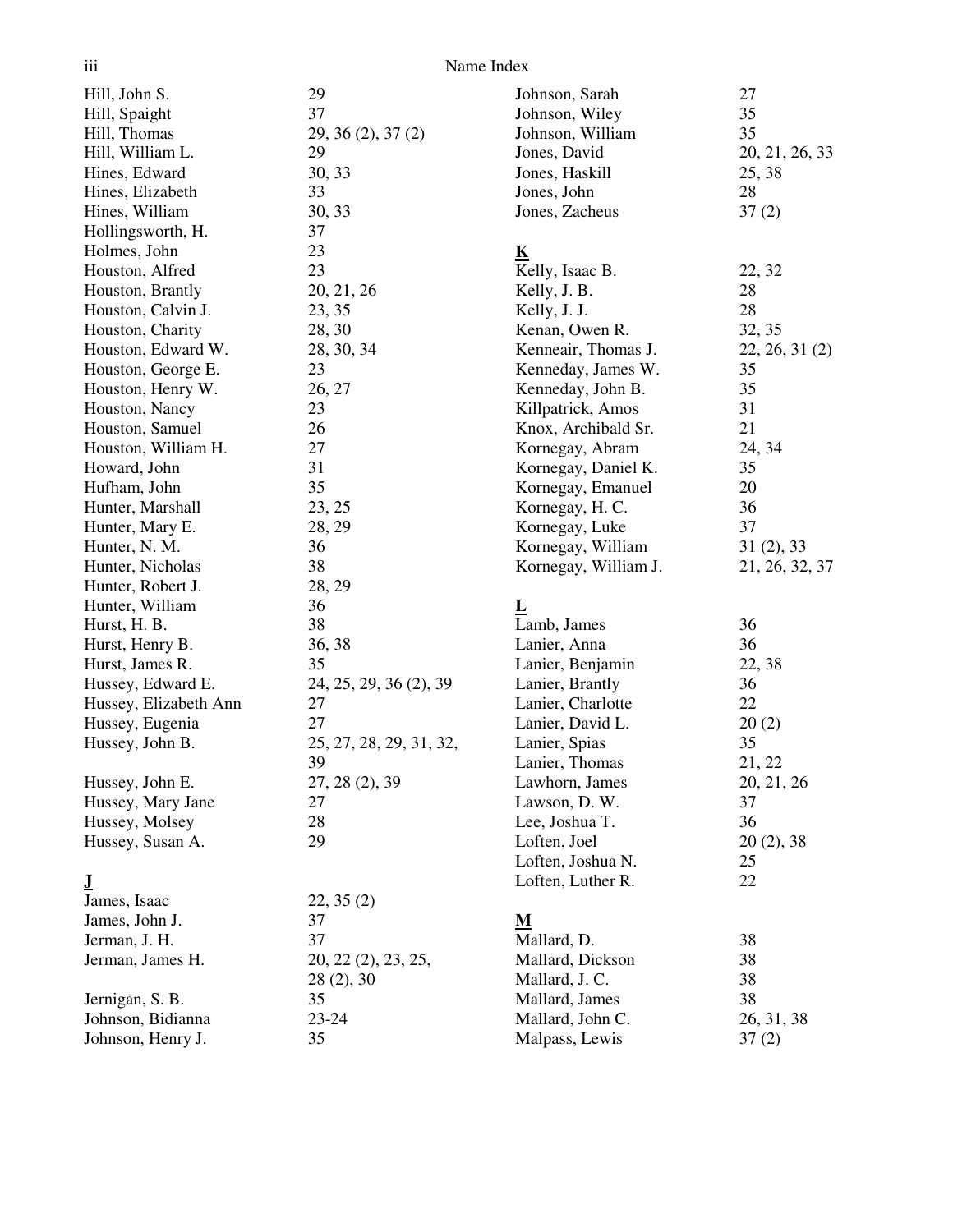| Maredy, Bryan         | 35            |
|-----------------------|---------------|
| Mashburn, Lewis F.    | 37            |
| Mashburn, Sarah       | 37            |
| Mathis, Fleet C.      | 37            |
| Mathis, Harmon        | 27            |
| Maxwell, Houston      | 20, 23, 27    |
| Maxwell, Hugh         | 31            |
| Maxwell, John         | 31            |
| Maxwell, Margaret     | 38            |
| McCanne, Mary         | 30(2)         |
| McDuffie, James       | 26            |
| McGowen, George       | 26            |
| McMillan, Cornelius   | 21, 35        |
| Merriman, ---         | 37            |
| Merriman, L. A.       | 25            |
| Merritt, James        | 25            |
| Merritt, Patrick      | 24, 25        |
| Middleton, David J.   | 22, 27        |
| Middleton, George W.  | 20(2)         |
| Middleton, James M.   | 26            |
| Middleton, William B. | 20, 21, 26    |
| Millard, Charles      | 20, 21        |
| Miller, John B.       | 37            |
| Miller, John R.       | 37            |
| Miller, Joseph T. R.  | 28, 30, 37    |
| Mobley, Ollen         | 20, 21        |
| Monk, James B.        | 21, 25        |
| Moore, D.C.           | 37            |
| Moore, Daniel C.      | 32            |
| Moore, Henry          | 22, 27        |
| Morisey, David G.     | 35            |
| Murphy, Margaret A.   | 36, 37(2)     |
| Murphy, Patrick       | 23            |
| Murphy, T. C.         | 36            |
| Murphy, Thomas K.     | 35, 36, 37(2) |
| Murphy, Timothy C.    | 37(2)         |
| Murray, Hosea K.      | 37            |
| Murray, Nathan        | 22            |
|                       |               |

# **N**

| 38     |
|--------|
| 35     |
| 31     |
| 31     |
| 37     |
| 35     |
| 22     |
| 35, 36 |
| 22     |
|        |

Norris, Timothy 35

## **O**

| O'Daniel, James    | 20(2)     |
|--------------------|-----------|
| Oates, Claiborn J. | 24, 31(2) |
| Outlaw, Grady      | 23.37     |
| Outlaw, J. W.      | 38        |
| Outlaw, Joseph W.  | 25        |

## **P**

| x.                   |                    |
|----------------------|--------------------|
| Page, Charles        | 20, 21, 26         |
| Page, William        | 36                 |
| Parish, Richard      | 27                 |
| Pearce, Snoden       | 23, 25             |
| Pearsall, Edward     | 33, 35             |
| Pearsall, James      | 35                 |
| Pearsall, James D.   | 38                 |
| Pearsall, Jeremiah   | 32, 33, 34 (2), 36 |
| Pearsall, John D.    | 25, 26             |
| Pearsall, Robert J.  | 36                 |
| Pearsall, William D. | 32, 36, 38(2)      |
| Peterson, E.         | 38                 |
| Peterson, Eppy       | 22, 36             |
| Peterson, I.         | 37                 |
| Peterson, Kelly      | 31                 |
| Pickett, Frederick   | 25                 |
| Pickett, Willis      | 20(2)              |
| Pipkin, Elisha       | 23, 37(2)          |
| Powell, Isaac        | 36                 |
| Price, Absolem       | 35                 |
| Price, Gregory       | 35                 |
| Pridgen, Robert      | 35                 |
|                      |                    |

# **Q**

| Quinn, Amos       | 24        |
|-------------------|-----------|
| Quinn, Brantly D. | 30, 33(2) |
| Quinn, Jesse      | 20(2)     |
| Quinn, John W.    | 35        |
| Quinn, Solomon    | 37        |

## **R**

| Rackley, A. M.          | 35 |
|-------------------------|----|
| Ray, James A.           | 28 |
| Register, Levi          | 23 |
| Register, Richard James | 23 |
| Reid, D.                | 36 |
| Reid, David             | 26 |
| Rhodes, James B.        | 21 |
| Rhodes, Joseph T.       | 37 |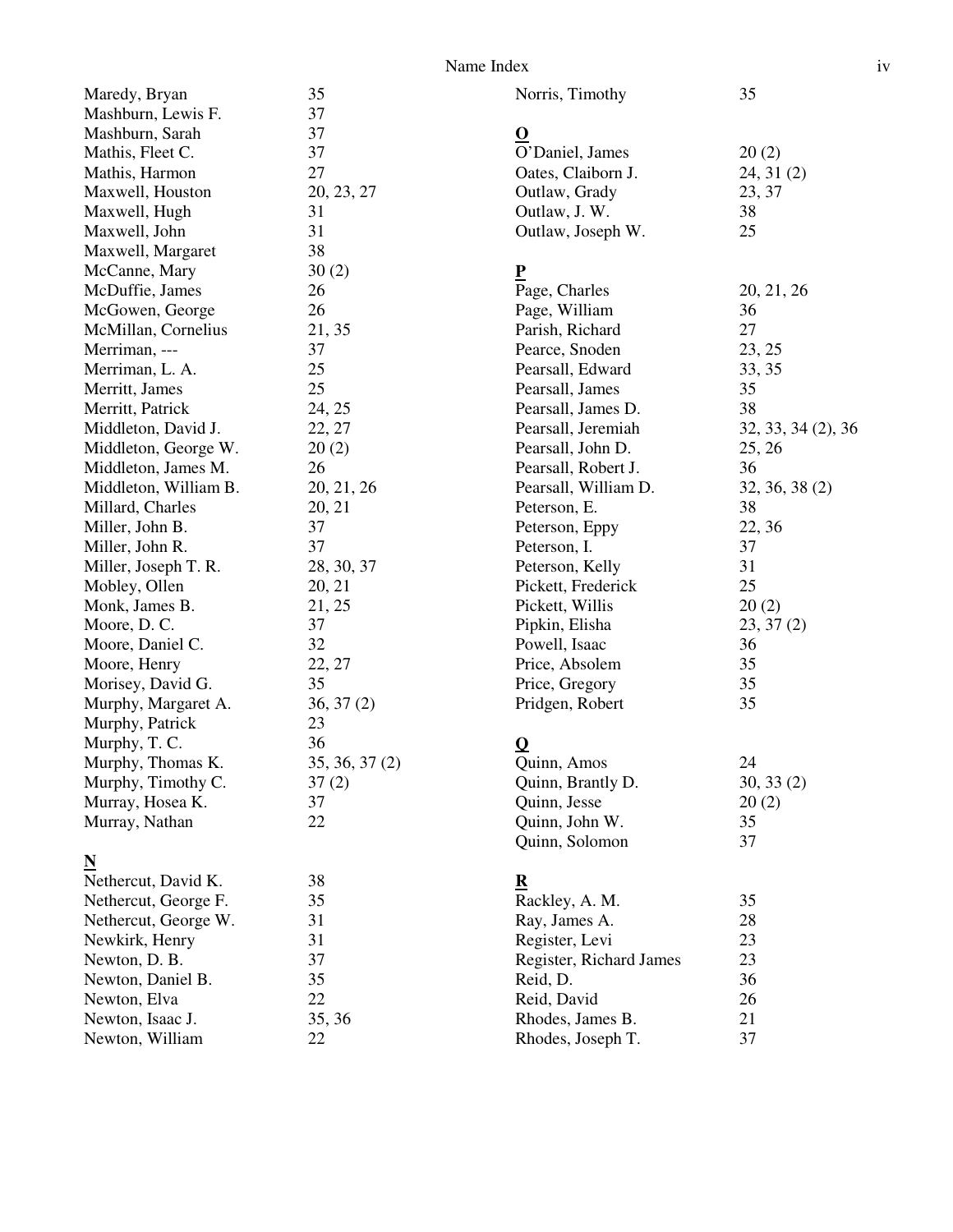| V                                              |                    | Name Index                          |                   |
|------------------------------------------------|--------------------|-------------------------------------|-------------------|
| Rich, William                                  | 20(2), 38          | Swinson, Henry                      | 25, 36            |
| Rivenbark, Ailey                               | 29                 | Swinson, J. E.                      | 38                |
| Rivenbark, William                             | 29                 | Swinson, James                      | 33                |
| Rochelle, Benjamin                             | 25                 | Swinson, Jesse                      | 24, 35, 36        |
| Rogers, Zilpha A.                              | 38                 | Swinson, John E.                    | 38                |
| Rouse, David Jr.                               | 26, 35             | Swinson, Levi                       | 33                |
| Rouse, Sarah                                   | 25                 |                                     |                   |
| Routledge, E. P.                               | 38                 | $\mathbf T$                         |                   |
|                                                |                    | Taylor, J. W.                       | 36, 37            |
| S                                              |                    | Taylor, Jesse                       | 20(2)             |
| Shepard, Thomas E.                             | 24                 | Taylor, Jesse J.                    | 21                |
| Sholar, David                                  | 20                 | Taylor, M. J.                       | 36, 37            |
| Shuffield, Isham                               | 37                 | Teachey, Alfred                     | 20, 21, 26        |
| Shuffield, Samuel                              | 21                 | Teachey, Nancy                      | 21                |
| Simmons, Francis A.                            | 25                 | Thigpen, Allen                      | 20(2)             |
| Sloan, Gibson                                  | 22                 | Tindal, Jesse                       | 24                |
| Sloan, W. H.                                   | 36                 | Turnage, Bryan                      | 35                |
| Smith, Edward                                  | 30                 | Turner, David                       | 35                |
| Smith, George                                  | 22, 23, 25, 28 (2) | Turner, Nancy                       | 23, 27            |
| Smith, John                                    | 20, 21, 23, 29     | Turner, William C.                  | 31                |
| Smith, Jonas                                   | 24, 28             | Turner, William W.                  | 23                |
| Smith, Zach. Jr.                               | 35                 | Tutle, Hephzibah                    | 22                |
| Sollis, Bryan                                  | 35                 |                                     |                   |
| Southerland, Abram                             | 23                 | ${\bf V}$                           |                   |
| Southerland, Bryan                             | 21                 | Vann, John R.                       | 35                |
| Southerland, Daniel                            | 35                 |                                     |                   |
| Southerland, David                             | 28                 | W                                   |                   |
| Southerland, Isham                             | 20, 38             | Wallis, Robert                      | 36, 37(2)         |
| Southerland, James                             | 23, 28             | Ward, E. G.                         | 36, 37            |
| Southerland, Jesse B.                          | 23                 | Ward, G. W.                         | 36                |
| Southerland, William B.                        | 20, 23             | Ward, James E.                      | 36                |
|                                                | 30                 |                                     | 30                |
| Sprunt, James M.                               |                    | Ward, William R.                    |                   |
| Stanford, A. T.                                | 38                 | Waters, Nathan                      | 35                |
| Stanford, Alexander T.<br>Stanland, Charles C. | 25                 | Watson, Sherman<br>Wells, Boney Jr. | 37                |
|                                                | 26                 |                                     | 35                |
| Strickland, Ephraim                            | 36                 | Wells, Isaac                        | 27                |
| Strickland, Major                              | 29, 36             | Wells, James                        | 35                |
| Strickland, Stephen                            | 35                 | Wells, Jane A.                      | 36                |
| Strickland, William                            | 27                 | Wells, Joseph                       | 35                |
| Stroud, John                                   | 38                 | Wells, Mary                         | 37                |
| Stroud, Owen                                   | 24, 37             | West, J. R.                         | 35                |
| Stroud, William                                | 38                 | West, Noah                          | 35                |
| Sullivan, Hampton                              | 26                 | West, Owen                          | 36                |
| Sullivan, Henry                                | 35                 | Whitehead, B.                       | 38                |
| Sullivan, Insel                                | 35                 | Whitehead, Burwell                  | 21, 23, 25-26, 31 |
| Sullivan, Samuel                               | 35                 | Whitehead, Christopher              | 31                |
| Swinson, Daniel                                | 25                 | Whitehead, John                     | 31                |
| Swinson, David H.                              | 35                 | Whitehead, John J.                  | 22, 23, 30        |

Whitehead, Wiley 31

Swinson, David H. 35<br>Swinson, H. 37

Swinson, H.